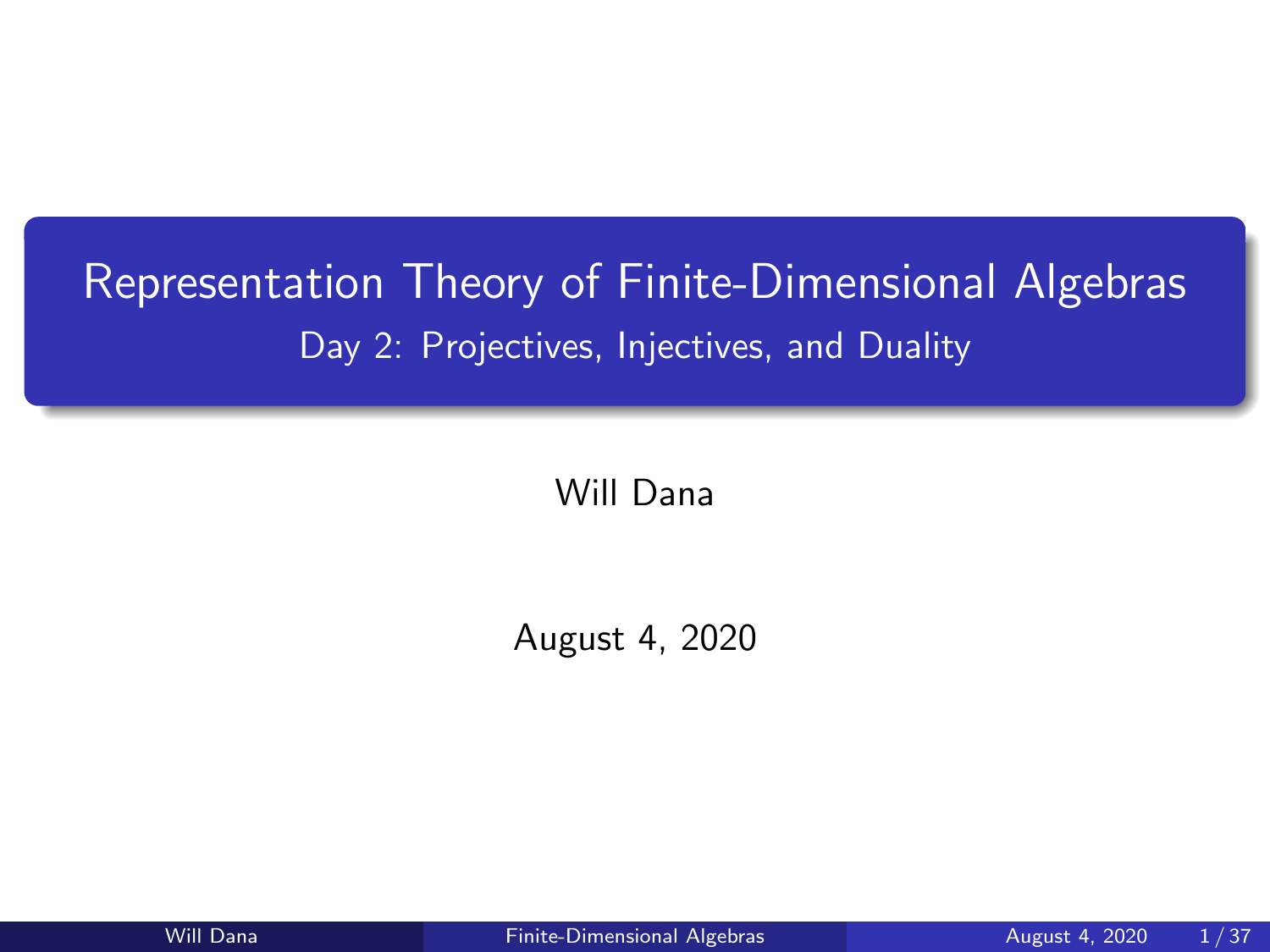

- [A point of interest](#page-3-0)
- [Radicals of modules](#page-4-0)
- [Minimal morphisms and projective covers](#page-6-0)
- [Path algebras and projectives](#page-20-0)

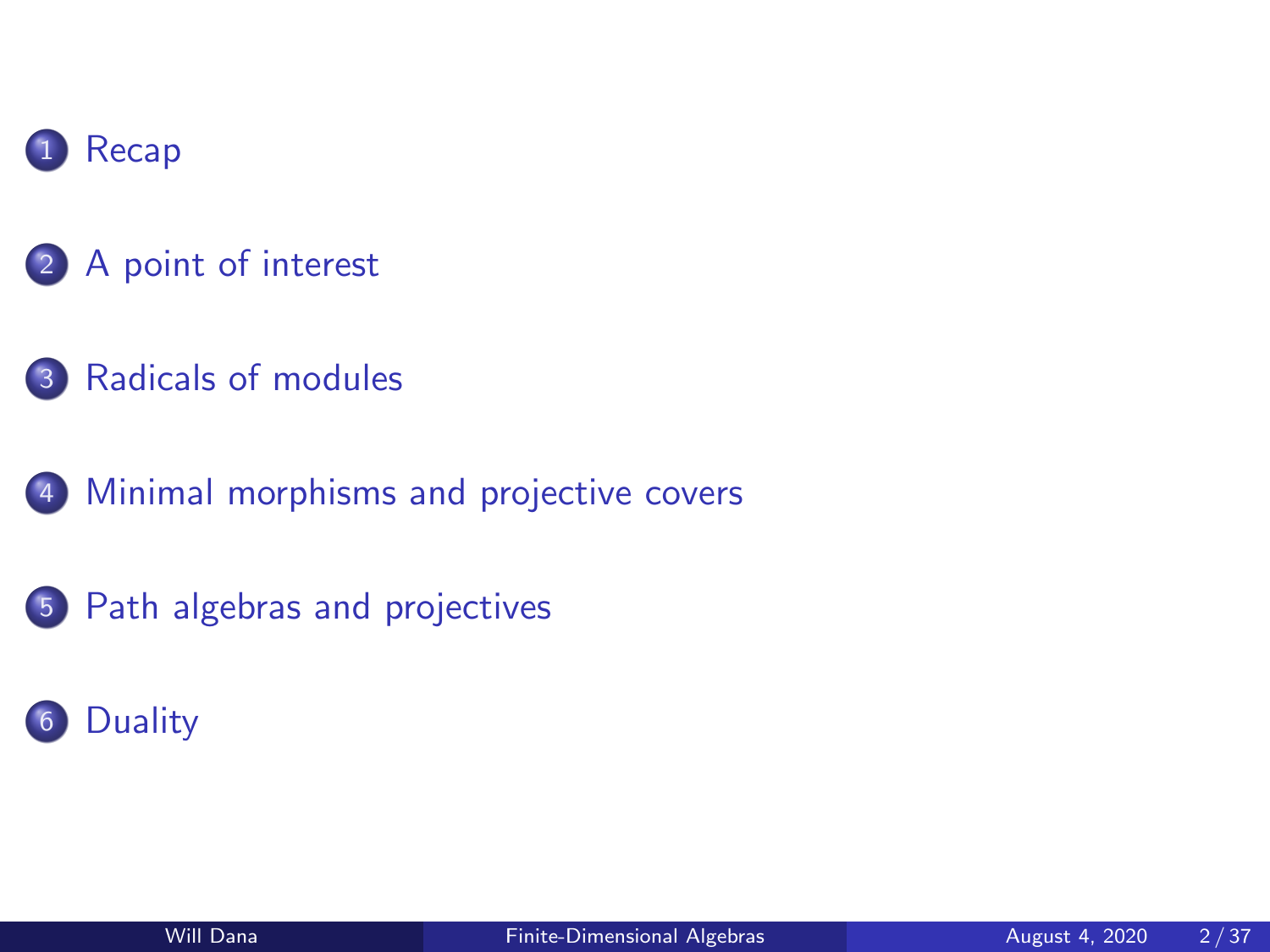# <span id="page-2-0"></span>Last time...

- We introduced the example of path algebras of quivers.
- We looked at properties of the radical of an Artinian ring Λ.

### Definition

The radical of Λ consists of the elements which annihilate all (semi)simple left Λ-modules.

### Theorem

The radical r is

- the biggest nilpotent ideal,
- the smallest ideal with  $\Lambda/\mathfrak{r}$  semisimple, and thus
- the unique ideal with both these properties.
- We showed that the radical of a path algebra is generated by all the arrows.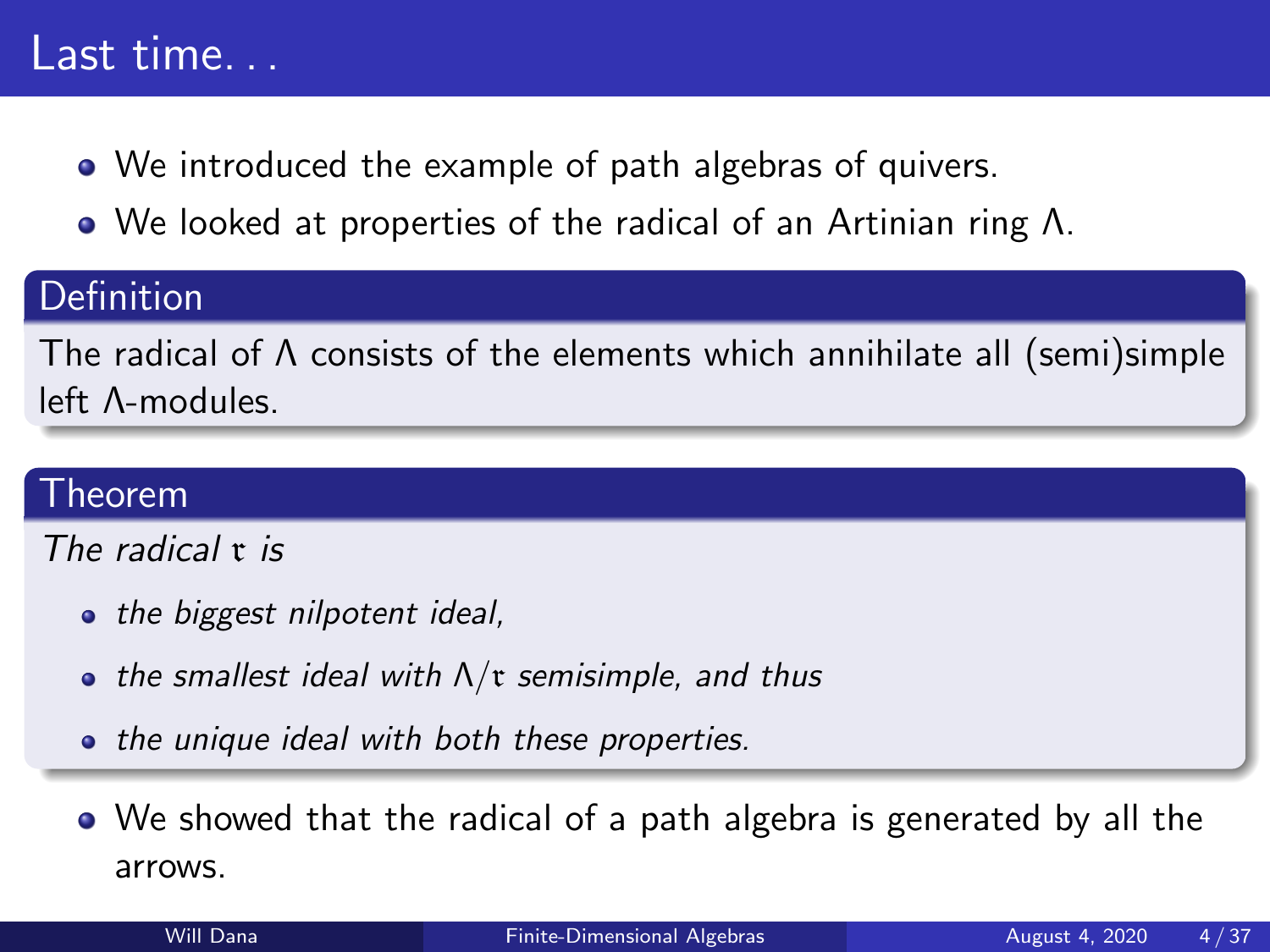<span id="page-3-0"></span>\*over an algebraically closed field up to Morita equivalence

#### Theorem

Let Λ be any finite-dimensional algebra over an algebraically closed field. Then there exists a (potentially cyclic) quiver Q and an ideal  $a \subset kQ$  such that  $(kQ/\mathfrak{a})$ -mod ≅  $\Lambda$ -mod.

More precisely, given  $\mathfrak{r} := \text{rad}(\Lambda)$ :

- Vertices of Q correspond to summands of  $\Lambda/\mathfrak{r}$  (simple modules).
- Arrows of  $Q$  correspond to summands of  $\mathfrak{r}/\mathfrak{r}^2$ .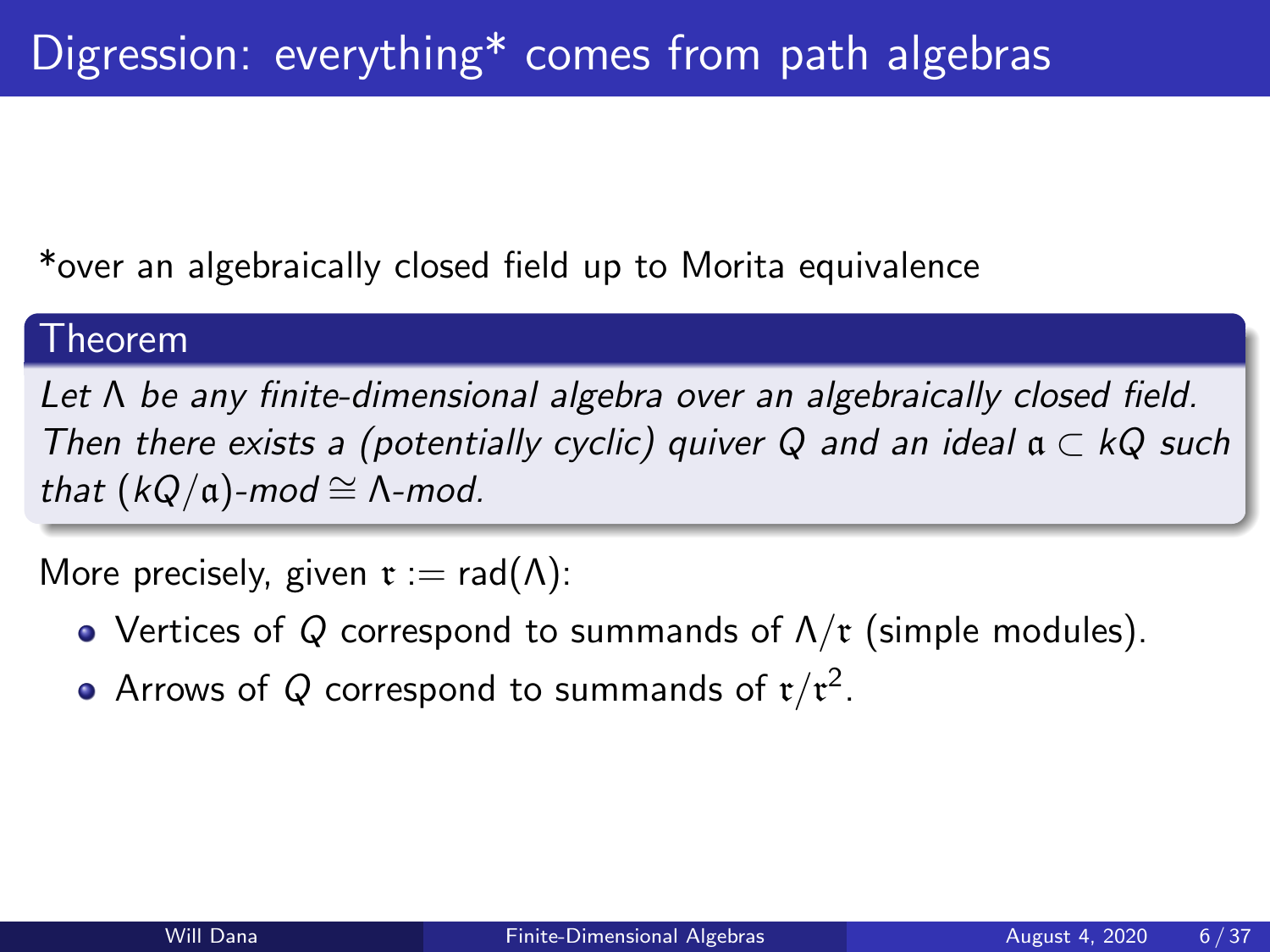<span id="page-4-0"></span>Just as with a ring, we can define the radical of a module:

### Definition

The radical of a module is the intersection of its maximal submodules.

However, in the Artinian case this isn't anything new:

# Proposition

$$
\mathsf{rad}(A)=\mathfrak{r} A
$$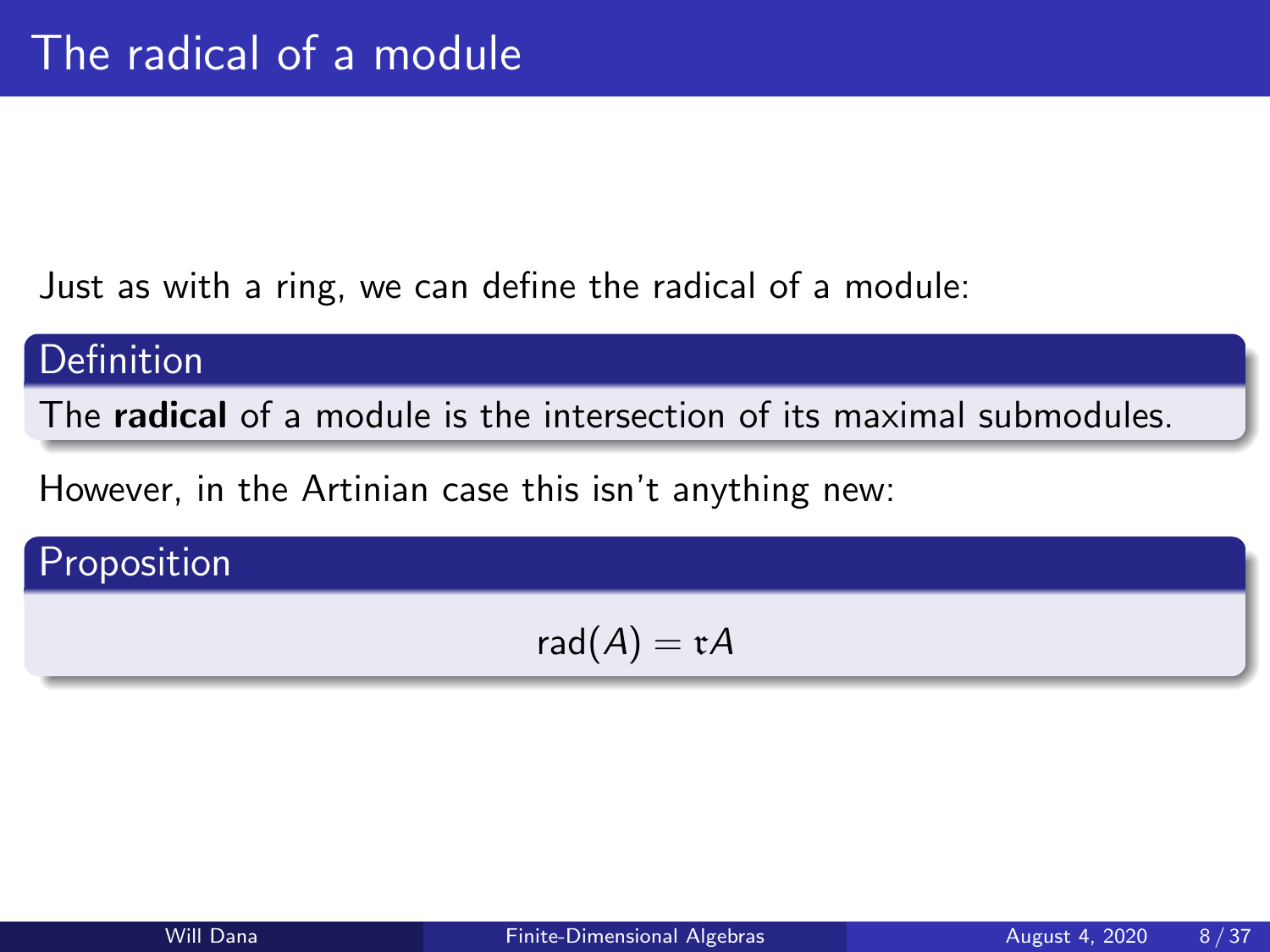### Proposition

$$
\mathsf{rad}(A)=\mathfrak{r} A
$$

### Proof.

 $□$ : Suppose instead there is some maximal submodule M not containing rA. Then

$$
\mathfrak{r} A + M = A
$$

and by repeatedly multiplying by  $r$  and adding  $M$ , we see

$$
\mathfrak{r}^i A + M = A, \quad \forall i
$$

which, since  $\mathfrak r$  is nilpotent, is a contradiction.

⊂: We just showed rad(A) ⊃ rA, so rad(A/rA) = rad(A)/rA. But also  $A/\mathfrak{r}A$  is semisimple, so rad $(A/\mathfrak{r}A) = 0$ .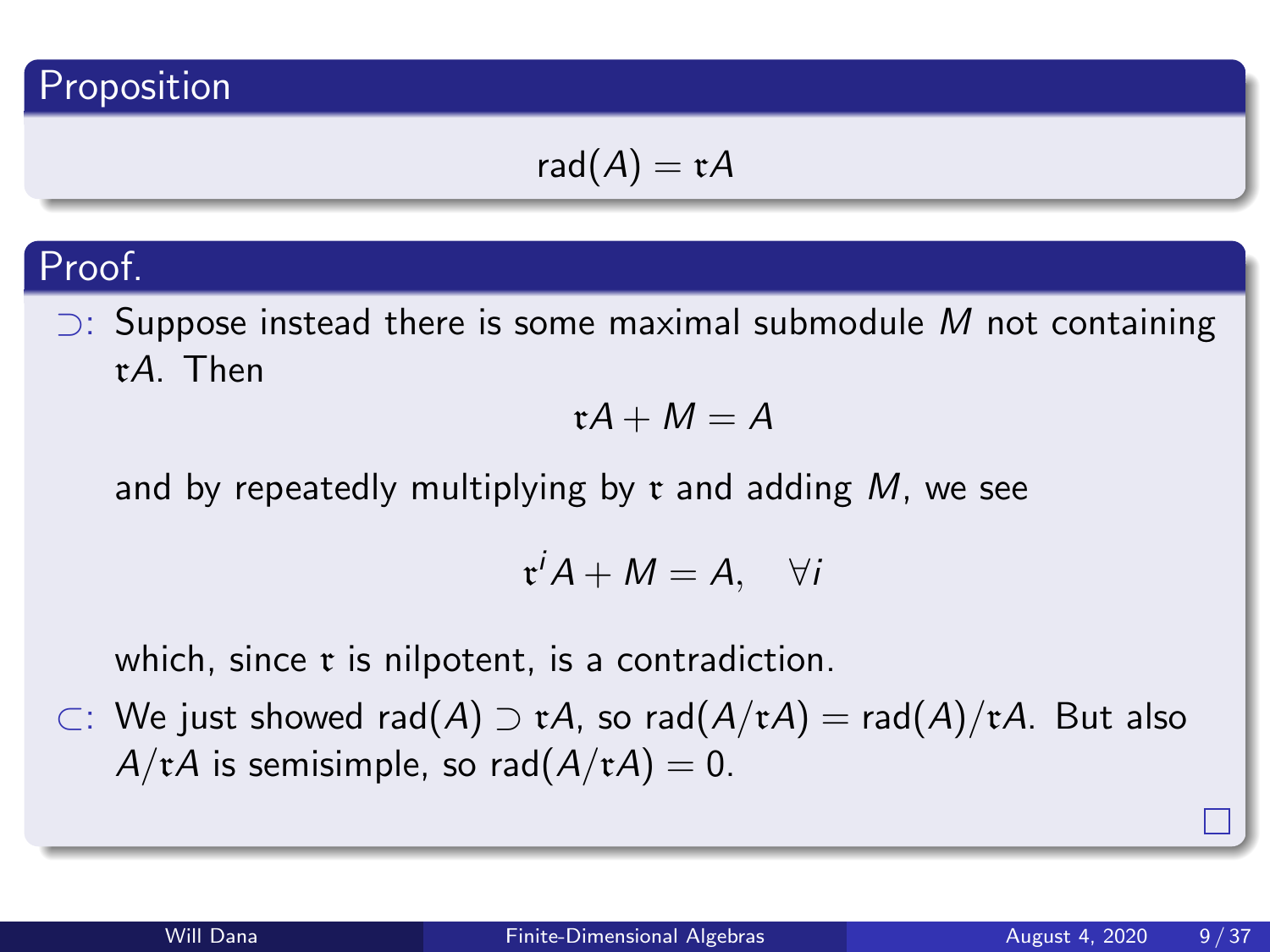### <span id="page-6-0"></span>Definition

Let A be a module for a ring Λ. A filtration

$$
0=:A_0\subset A_1\subset\cdots\subset A_n:=A
$$

is a **composition series** if all the quotients  $A_{i+1}/A_i$  are simple.

### Theorem (Jordan-Hölder Theorem)

The simple quotients  $A_{i+1}/A_i$  are unique up to rearrangement and isomorphism.

#### Definition

The integer *n* above is the **length** of A, denoted  $\ell(A)$ .

Every Artinian ring, and (f.g.) module over it, has a finite length.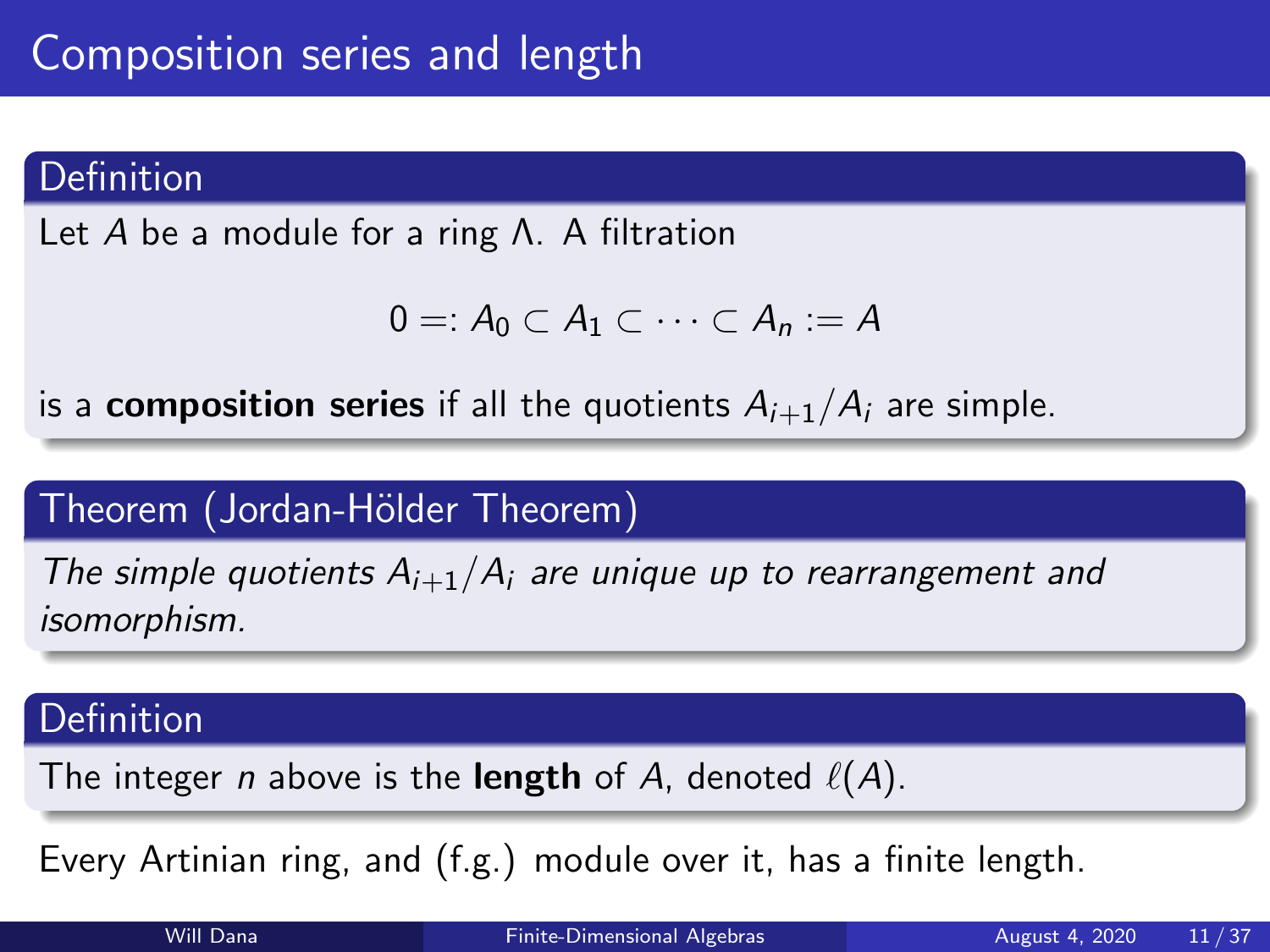### Definition

A map  $g : B \to C$  is right minimal if any map  $e : B \to B$  making



commute is an isomorphism.

- Intuition: No extraneous stuff in  $B$  we can kill off.
- Similarly, define a **left minimal** morphism by reversing all the arrows.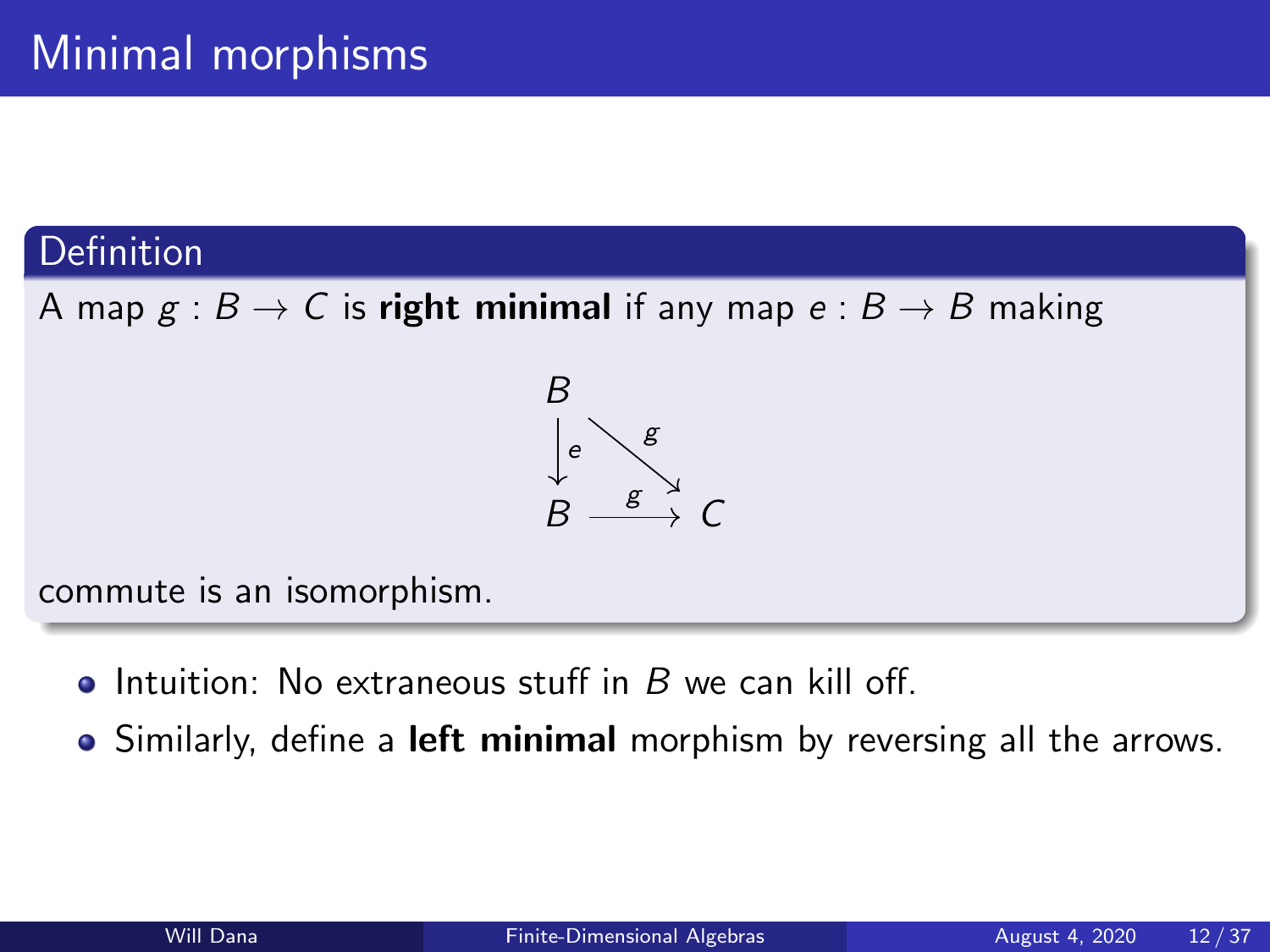Let  $f : B \to C$  be any morphism. Then there is a direct sum decomposition  $B\cong B_0\oplus M$  such that  $f|_{B_0}:B_0\to C$  is right minimal and  $f|_M = 0.$ 

#### Proof.

Consider the collection of all nonzero morphisms  $g: X \to C$  such that there exist maps  $s: X \to B$  and  $t: B \to X$  making this diagram commute:



Choose  $g: X \to C$  such that X is of minimal length. First, we claim that  $g$  is right minimal.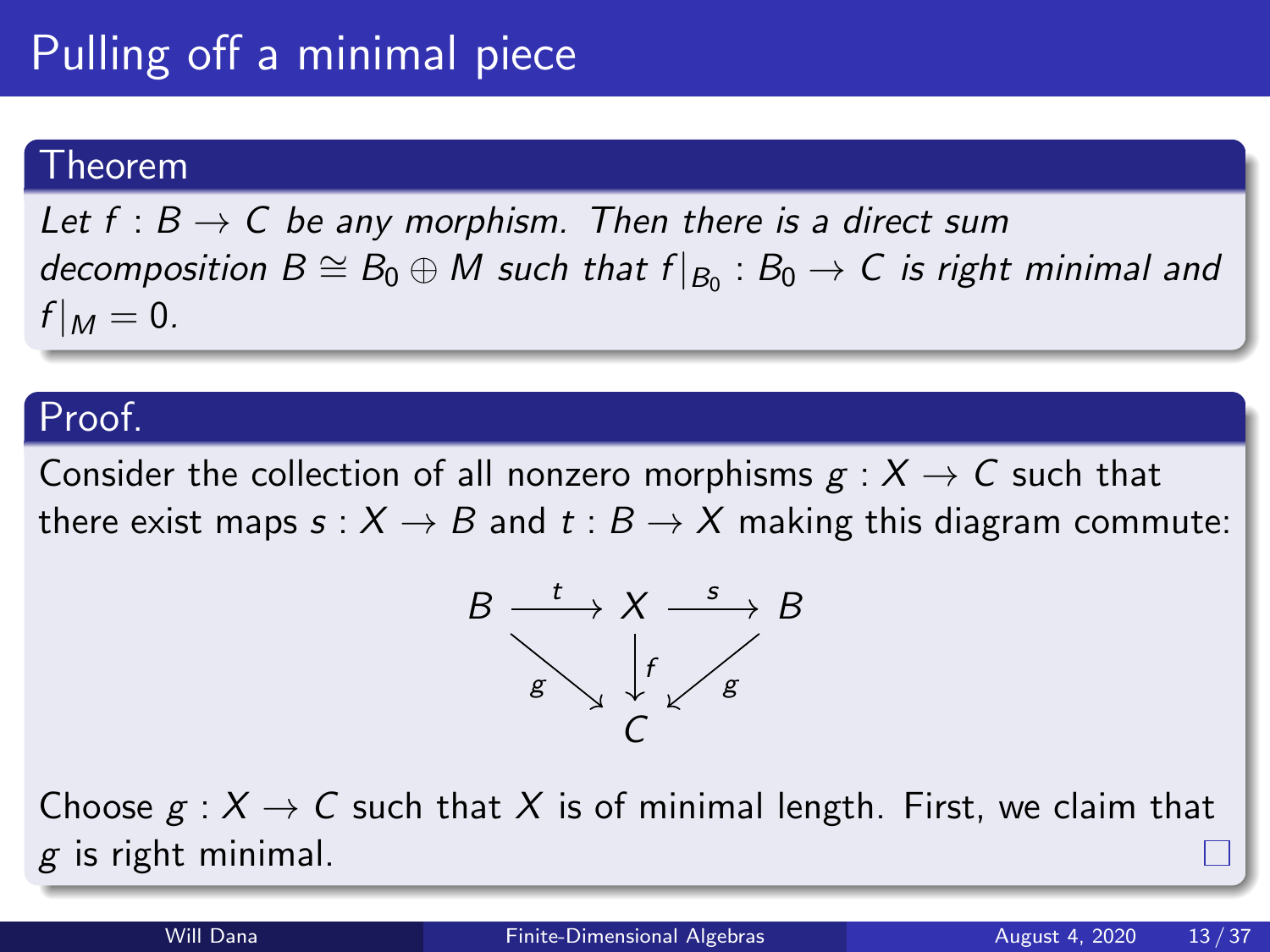Let  $f : B \to C$  be any morphism. Then there is a direct sum decomposition  $B\cong B_0\oplus M$  such that  $f|_{B_0}:B_0\to C$  is right minimal and  $f|_M = 0.$ 

#### Proof.

If  $e: X \to X$  is a nonisomorphism, then  $e(X) \subsetneq X$  is even shorter than X. The following diagram commutes:



which contradicts the minimality of  $\ell(X)$ .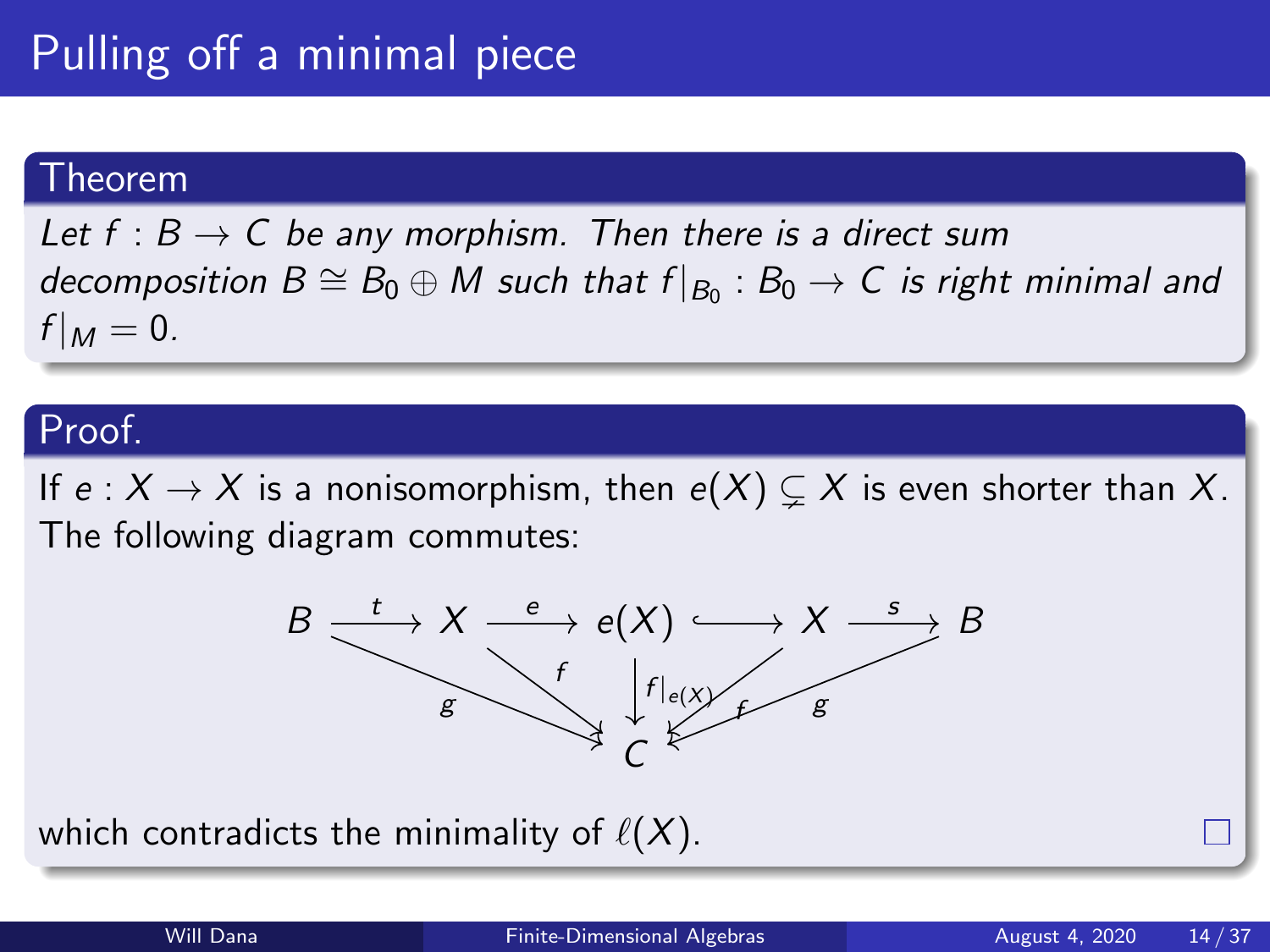Let  $f : B \to C$  be any morphism. Then there is a direct sum decomposition  $B\cong B_0\oplus M$  such that  $f|_{B_0}$  :  $B_0\to C$  is right minimal and  $f|_M = 0.$ 

#### Proof.

Then let's rearrange the diagram:



Since  $f$  is right minimal, ts is an isomorphism. So  $t$  is a split epimorphism,  $B \cong X \oplus \ker(t)$ , and chasing through the diagram shows the result.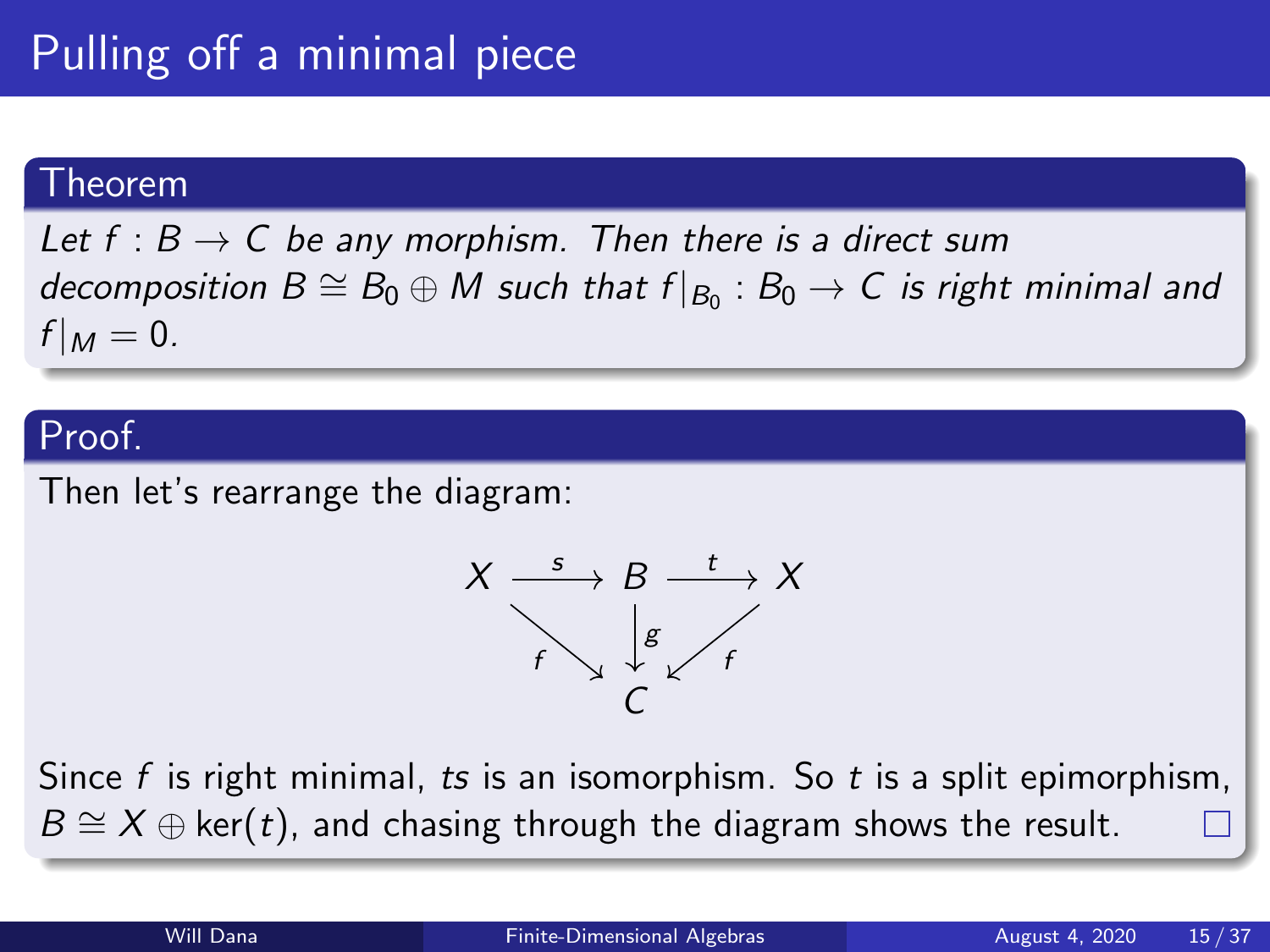Let  $\pi$  :  $P \rightarrow A$  be a surjection with P projective. The following are equivalent:

(a)  $\pi$  is right minimal.

- (b) For any  $X \subseteq P$  a proper submodule,  $\pi|_X : X \to A$  is not surjective.
- (c) ker $(\pi) \subset \mathfrak{r}P$ .
- (d) The induced map  $\overline{\pi}$  :  $P/\mathfrak{r}P \rightarrow A/\mathfrak{r}A$  is an isomorphism.

All different ways of saying "P is no larger than it needs to be."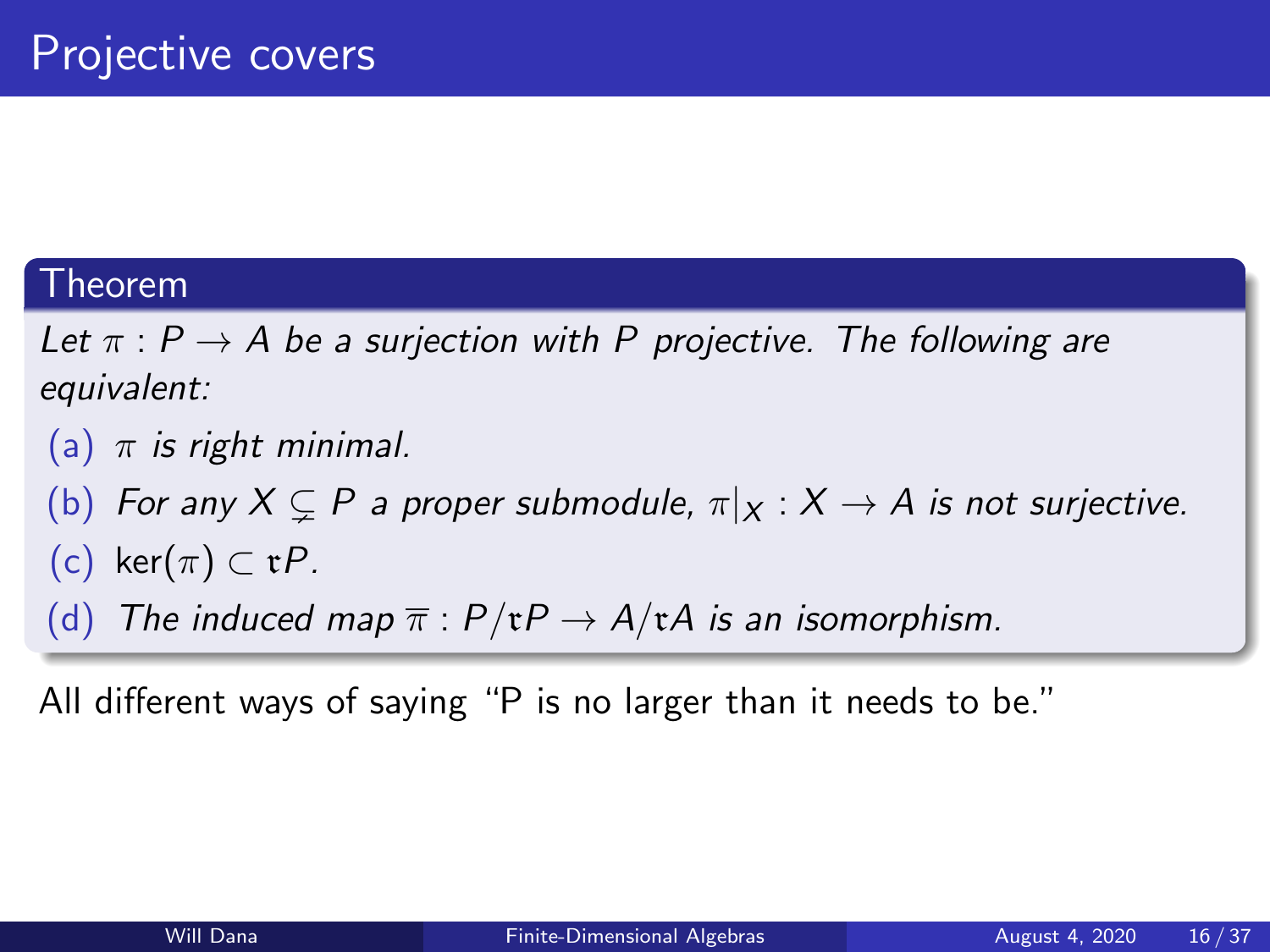#### Lemma

Let  $\pi$  :  $P \rightarrow A$  be a surjection with P projective.

If  $\pi$  is right minimal

then for any  $X \subsetneq P$  a proper submodule,  $\pi|_X : X \to A$  is not surjective.

#### Proof.

Let  $X \subset P$  be such that  $\pi|_X : X \to A$  is surjective. Then we can lift  $\pi : P \to A$  through  $\pi|_X : X \to A$ , and get this commutative diagram:



But since  $\pi$  is right minimal, the composition  $P\stackrel{f}{\to} X\hookrightarrow P$  is an isomorphism. So  $X \hookrightarrow P$  is surjective and  $X = P$ .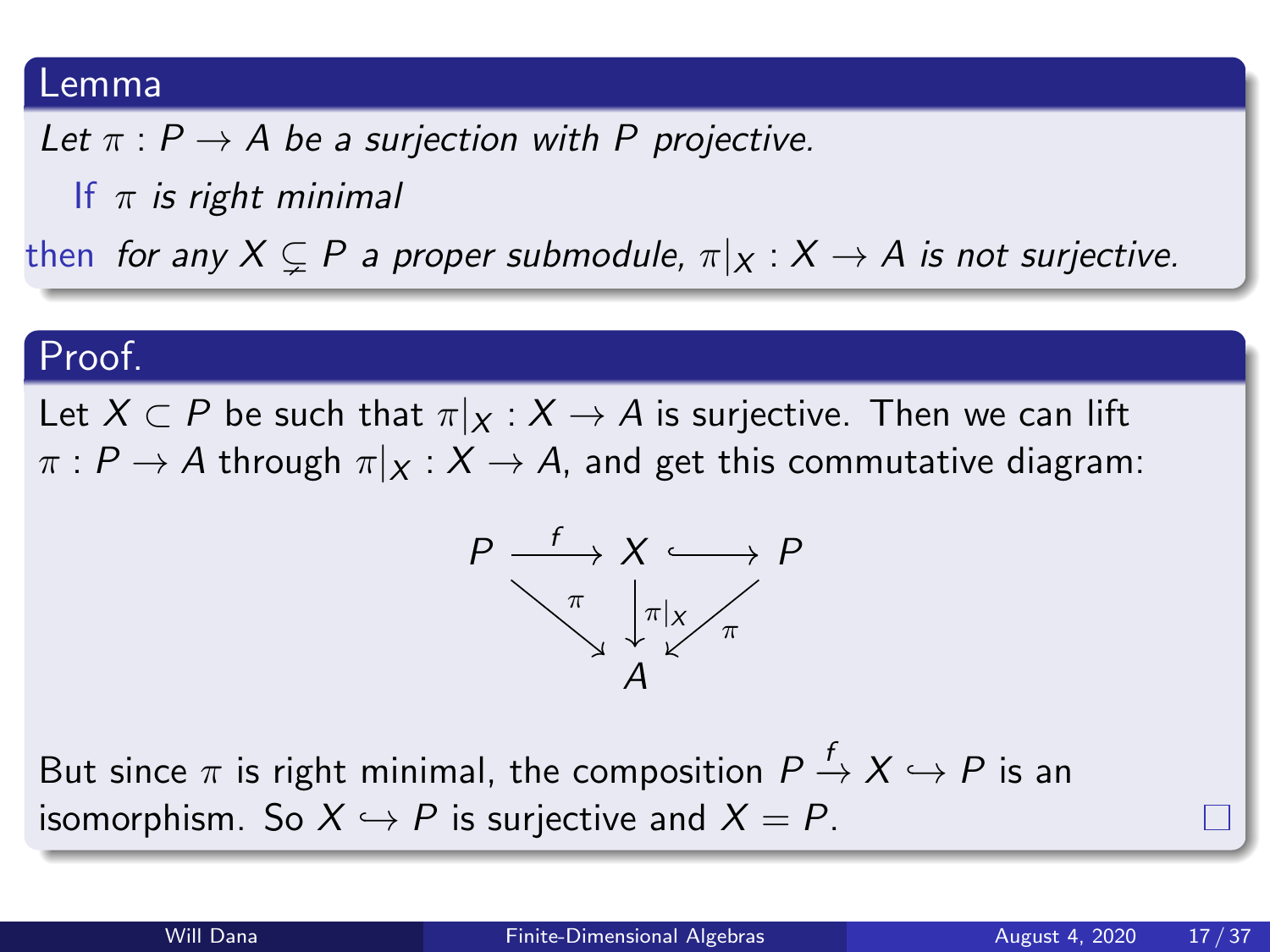#### Lemma

Let  $\pi$  :  $P \rightarrow A$  be a surjection with P projective.

If for any  $X \subseteq P$  a proper submodule,  $\pi|_X : X \to A$  is not surjective then ker $(\pi) \subset \mathfrak{r}P$ .

#### Proof.

We show ker $(\pi) \subset rad(P)$ .

Suppose instead that there is some maximal submodule  $M \subset P$  not containing ker $(\pi)$ . Then

$$
\ker(\pi)+M=P.
$$

But this implies

$$
\pi(M)=\pi(P),
$$

a contradiction.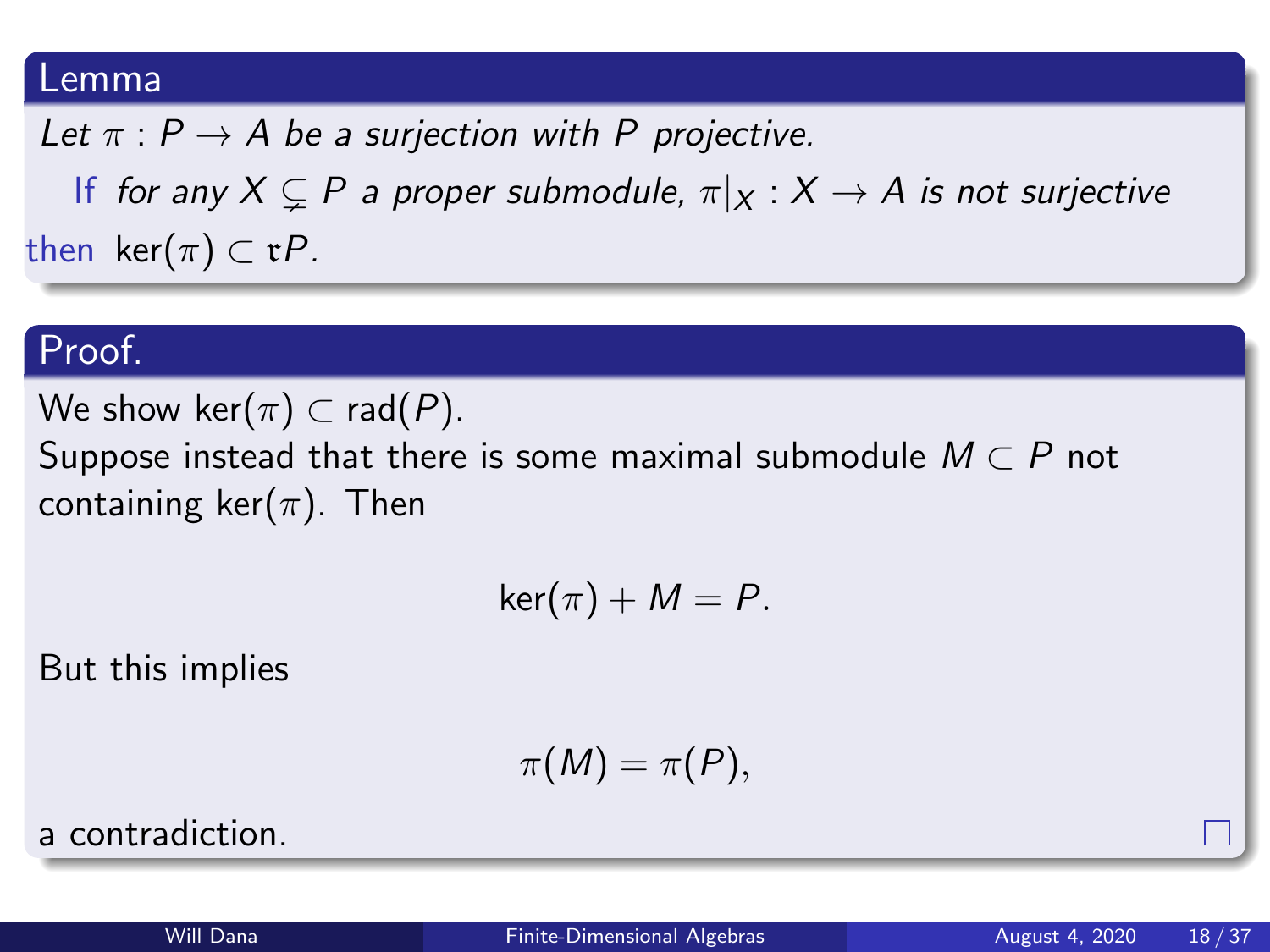#### Lemma

Let  $\pi$  :  $P \rightarrow A$  be a surjection with P projective. If ker $(\pi) \subset rP$ then  $\pi$  is right minimal.

#### Proof.

We know we can write  $P\cong P_0\oplus Q$  such that  $\pi|_{P_0}:P_0\rightarrow A$  is minimal and  $\pi(Q) = 0$ . This implies that

$$
Q\subset \ker(\pi)\subset \mathsf{rad}(P).
$$

But if  $Q' \subset Q$  is a maximal submodule, then

 $\mathsf{rad}(P) \subset P_0 \oplus Q',$ 

so rad(P) cannot contain Q. The only way to avoid this is if  $Q = 0$ , so  $\pi$ is right minimal.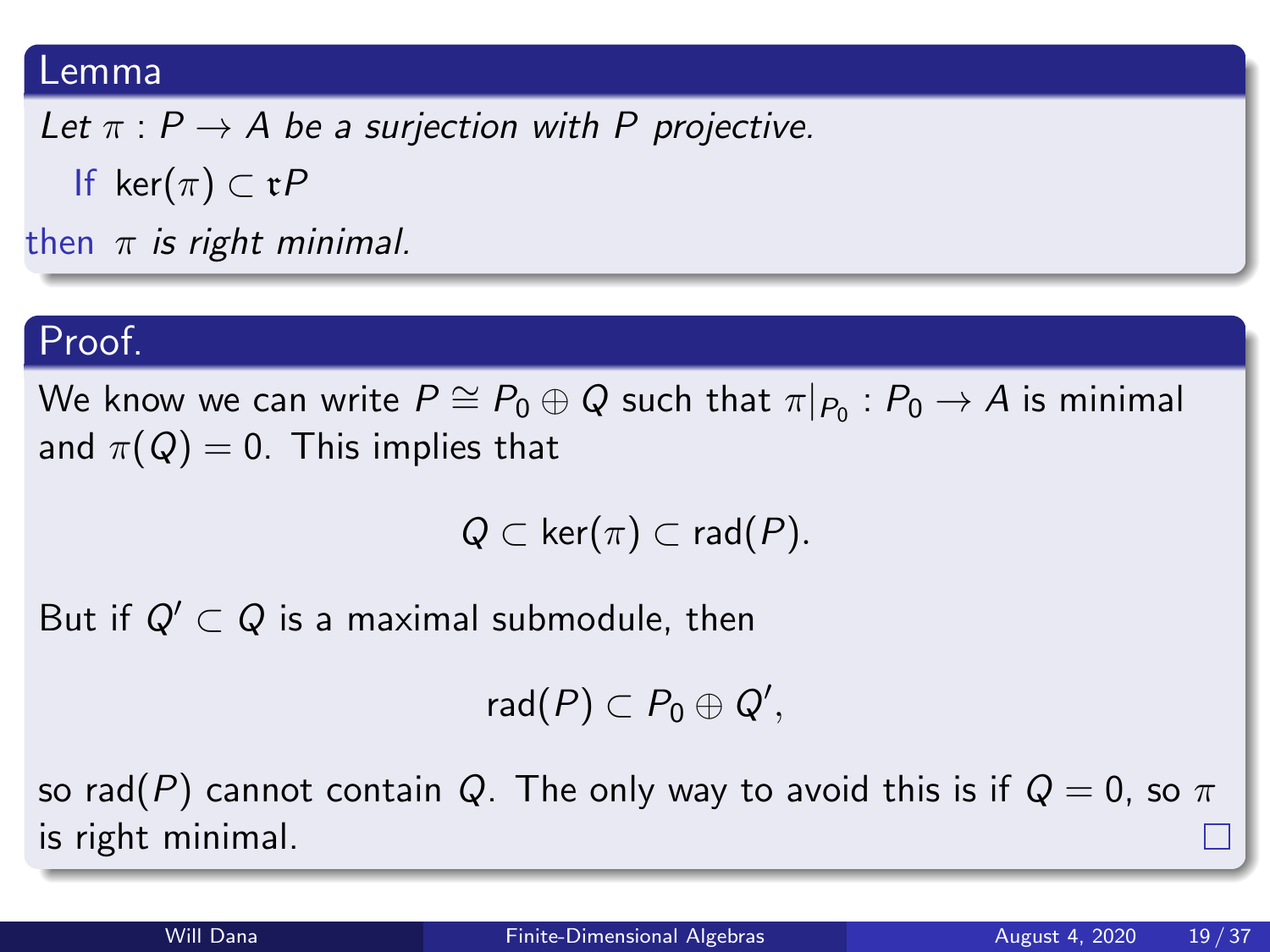Let  $\pi$  :  $P \rightarrow A$  be a surjection with P projective. The following are equivalent:

- (a)  $\pi$  is right minimal.
- (b) For any  $X \subseteq P$  a proper submodule,  $\pi|_X : X \to A$  is not surjective.
- (c) ker $(\pi) \subset \mathfrak{r}P$ .
- (d) The induced map  $\overline{\pi}$  :  $P/\mathfrak{r}P \rightarrow A/\mathfrak{r}A$  is an isomorphism.

### Definition

A right minimal epimorphism  $\pi$  :  $P \rightarrow A$  with P projective is a **projective** cover.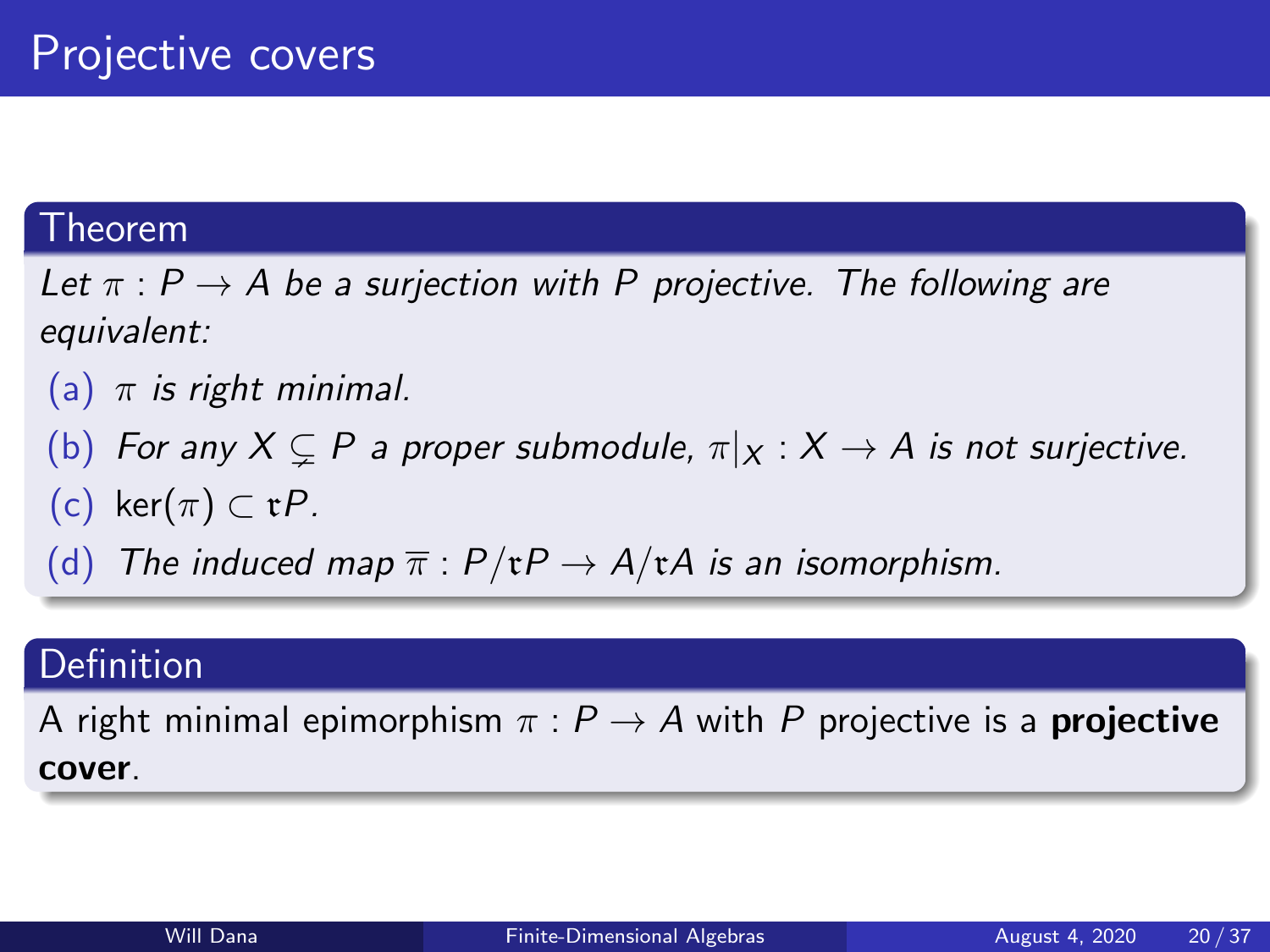## Proposition

Any module has a projective cover.

## Proof.

Write it as a quotient of a free module, and then split a right minimal morphism off from that.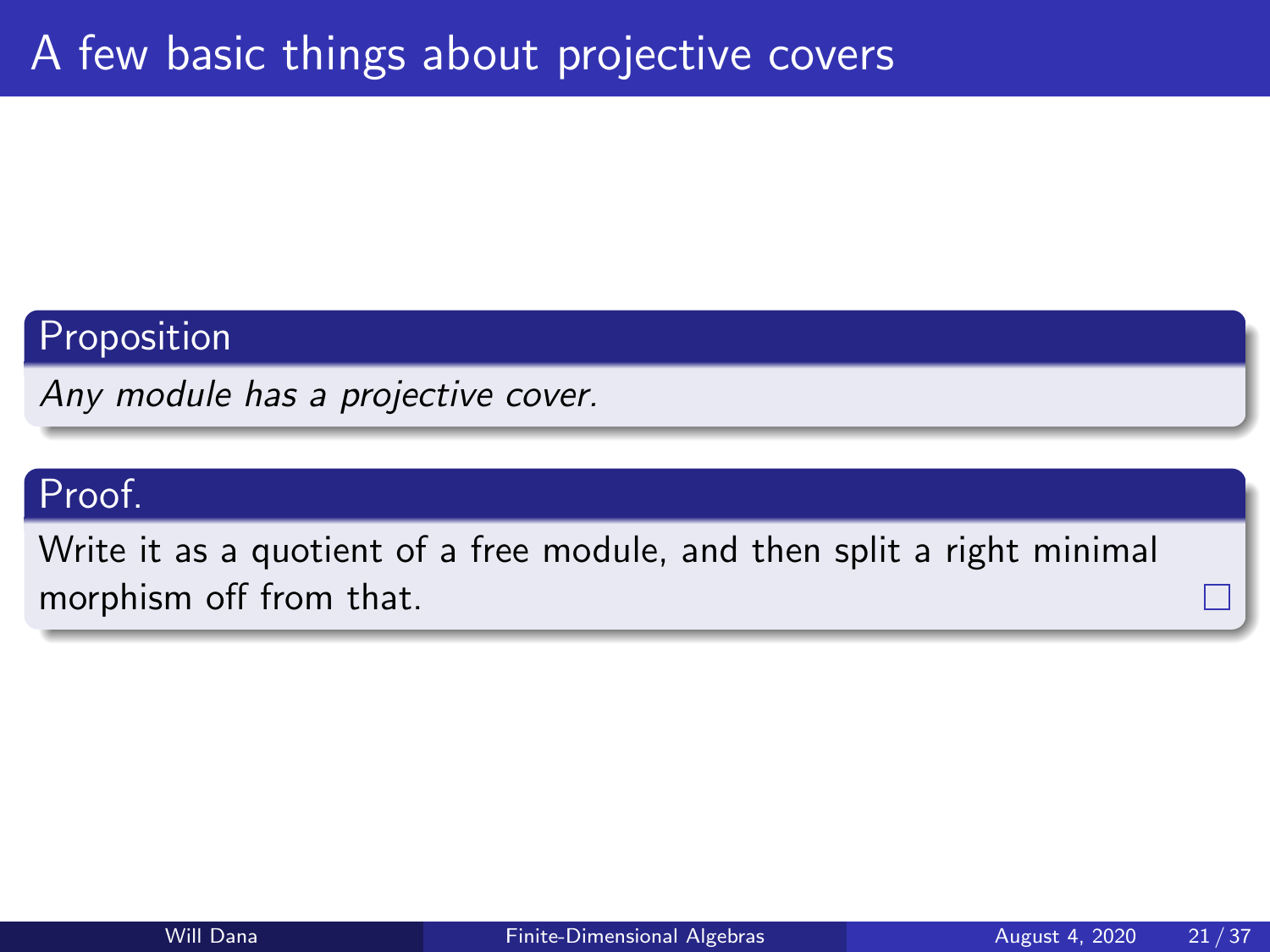## **Proposition**

Projective covers are unique up to isomorphism.

### Proof.

Suppose  $P_1 \rightarrow A$  and  $P_2 \rightarrow A$  are two projective covers.



Lift the two maps along each other, to get maps  $f: P_1 \rightarrow P_2$  and  $g: P_2 \to P_1$  which commute with the covers. By right minimality, the compositions  $P_1\stackrel{f}{\to}P_2\stackrel{g}{\to}P_1$  and  $P_2\stackrel{g}{\to}P_1\stackrel{f}{\to}P_2$ are isomorphisms. Thus  $f$  is both injective and surjective, and an isomorphism.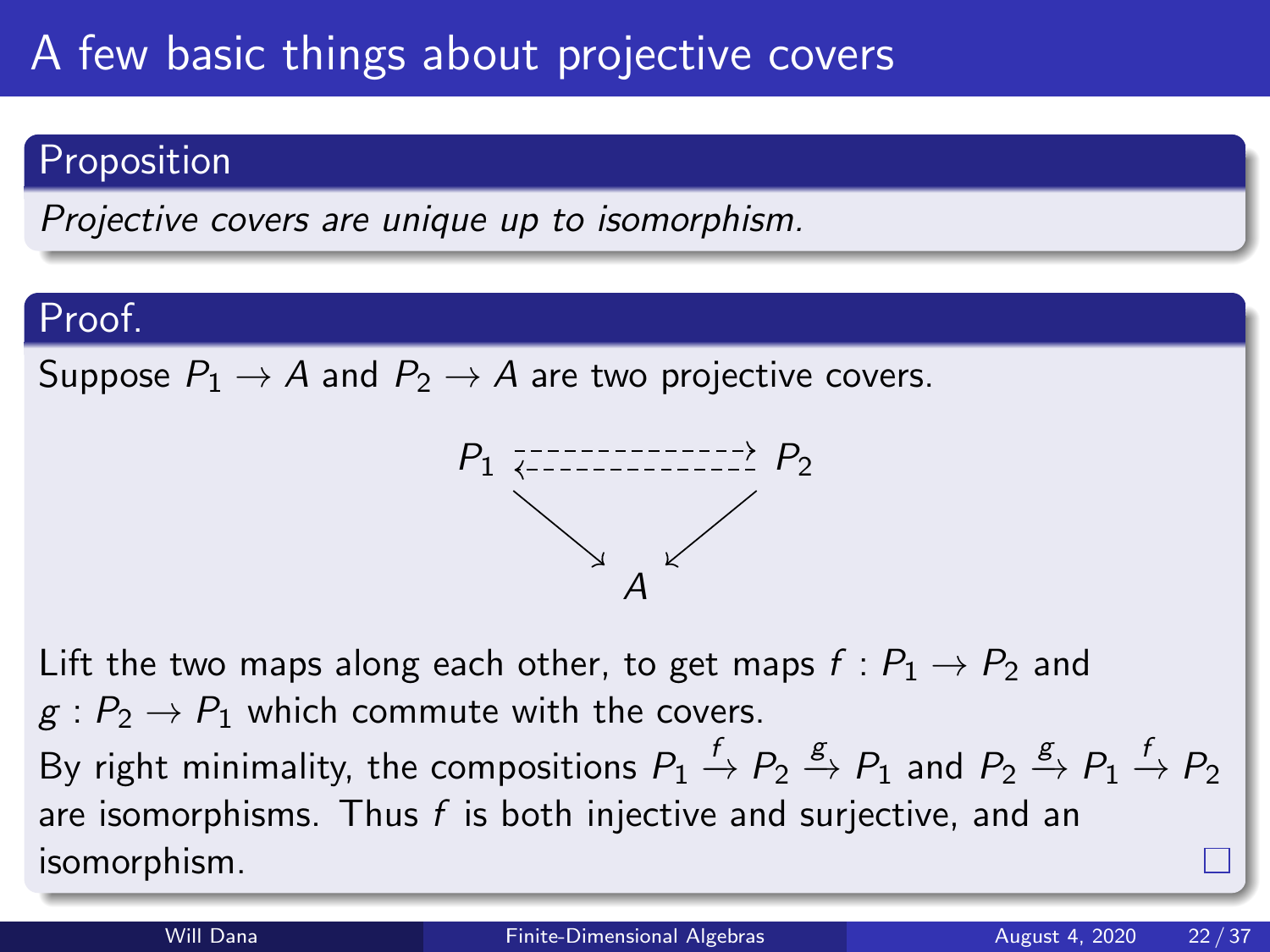# A few basic things about projective covers.

### Proposition

If  $P_1 \rightarrow A_1$  and  $P_2 \rightarrow A_2$  are projective covers, so is  $P_1 \oplus P_2 \rightarrow A_1 \oplus A_2$ .

### Proposition

For P projective,  $P \to P/\tau P$  is a projective cover.

## Proof.

Both statements follow from the " $P/\mathfrak{r}P \to A/\mathfrak{r}A$  is an isomorphism" criterion.

### **Corollary**

For projective modules P, Q,

$$
P \cong Q \Leftrightarrow P/\mathfrak{r}P \cong Q/\mathfrak{r}Q.
$$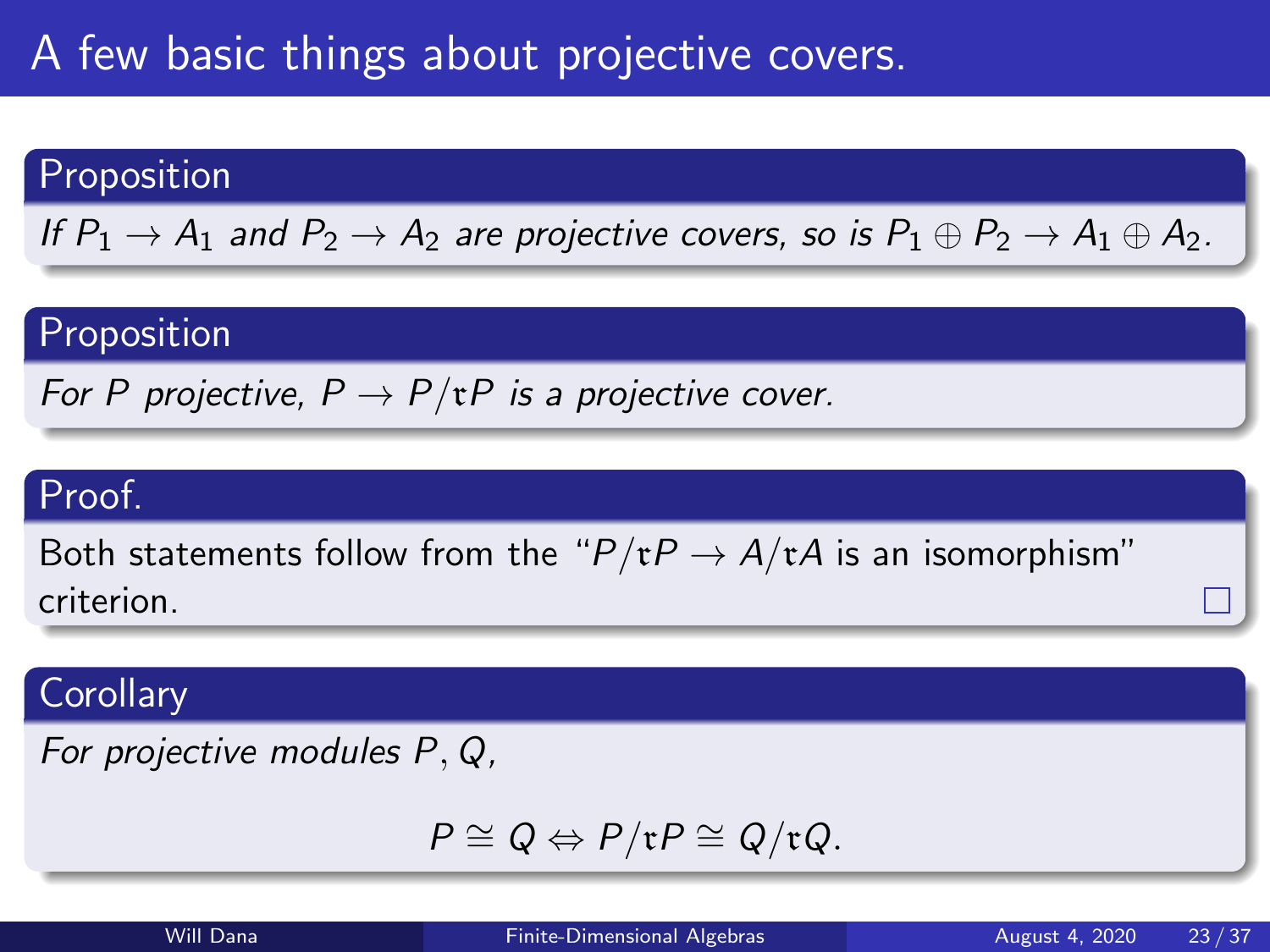## Proposition

A projective module P is indecomposable if and only if  $P/\mathfrak{r}P$  is simple.

### Proof.

If  $P \cong P_1 \oplus P_2$ ,  $P/\mathfrak{r}P \cong P_1/\mathfrak{r}P_1 \oplus P_2/\mathfrak{r}P_2$ . If  $P/\mathfrak{r}P \cong S_1 \oplus S_2$ , and we have projective covers  $P_1 \rightarrow S_1$  and  $P_2 \rightarrow S_2$ , then  $P \cong P_1 \oplus P_2$ .

### **Corollary**

The operations of projective cover and semisimple quotient give a bijection between simple modules and indecomposable projective ones.

In particular, there are only finitely many indecomposable projective modules.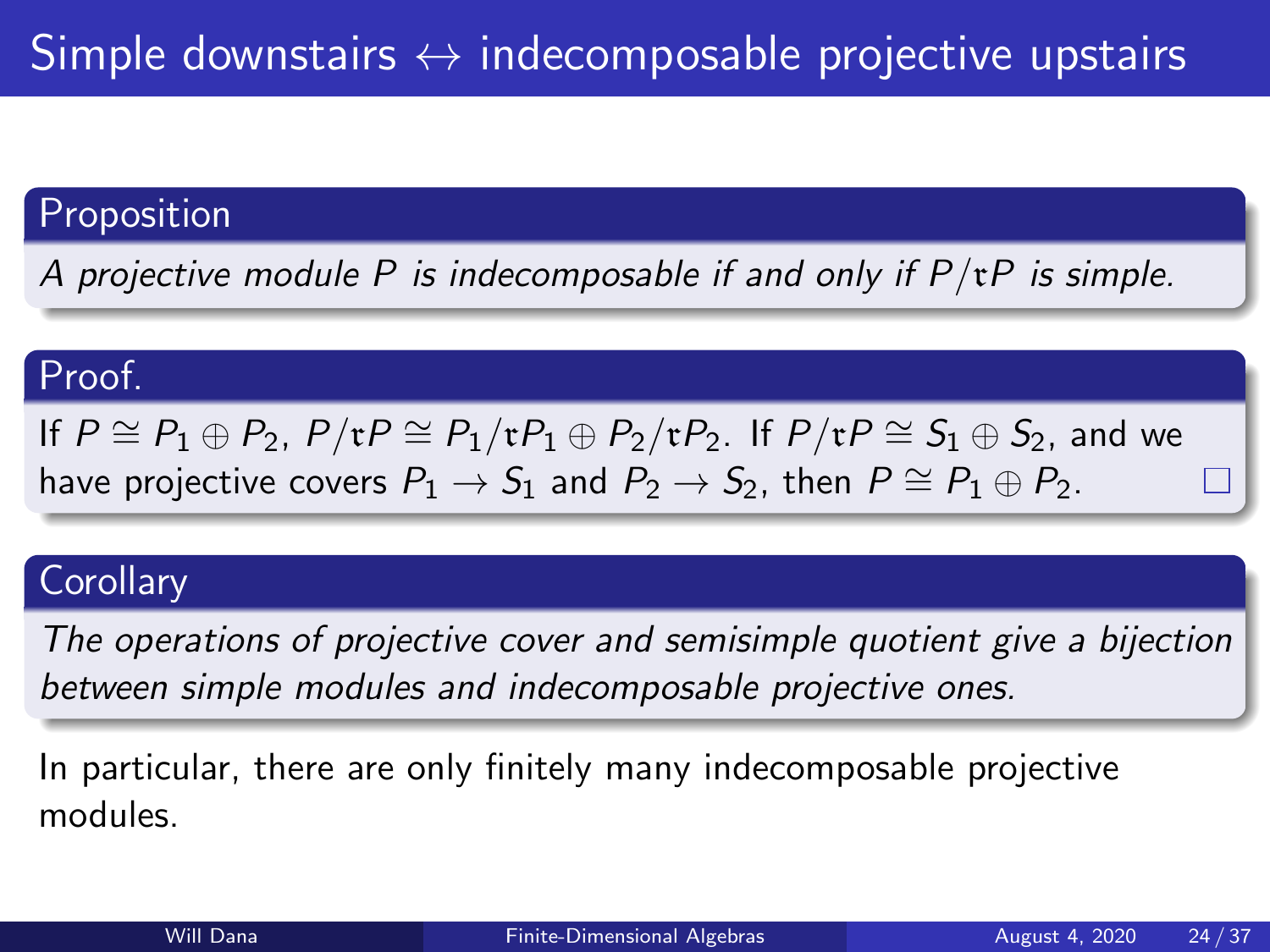- <span id="page-20-0"></span>•  $kQe<sub>x</sub>$  corresponds to "paths starting from x".
- $kQ$  decomposes as a direct sum

$$
kQ \cong \bigoplus_{\mathsf{vertex}\; x} kQe_x
$$

so these are all projective.

- In  $kQe<sub>x</sub>/rkQe<sub>x</sub>$ , only  $e<sub>x</sub>$  remains. This is the simple supported at x.
- $\bullet$  So the  $kQe_{x}$  are exactly the indecomposable projectives!

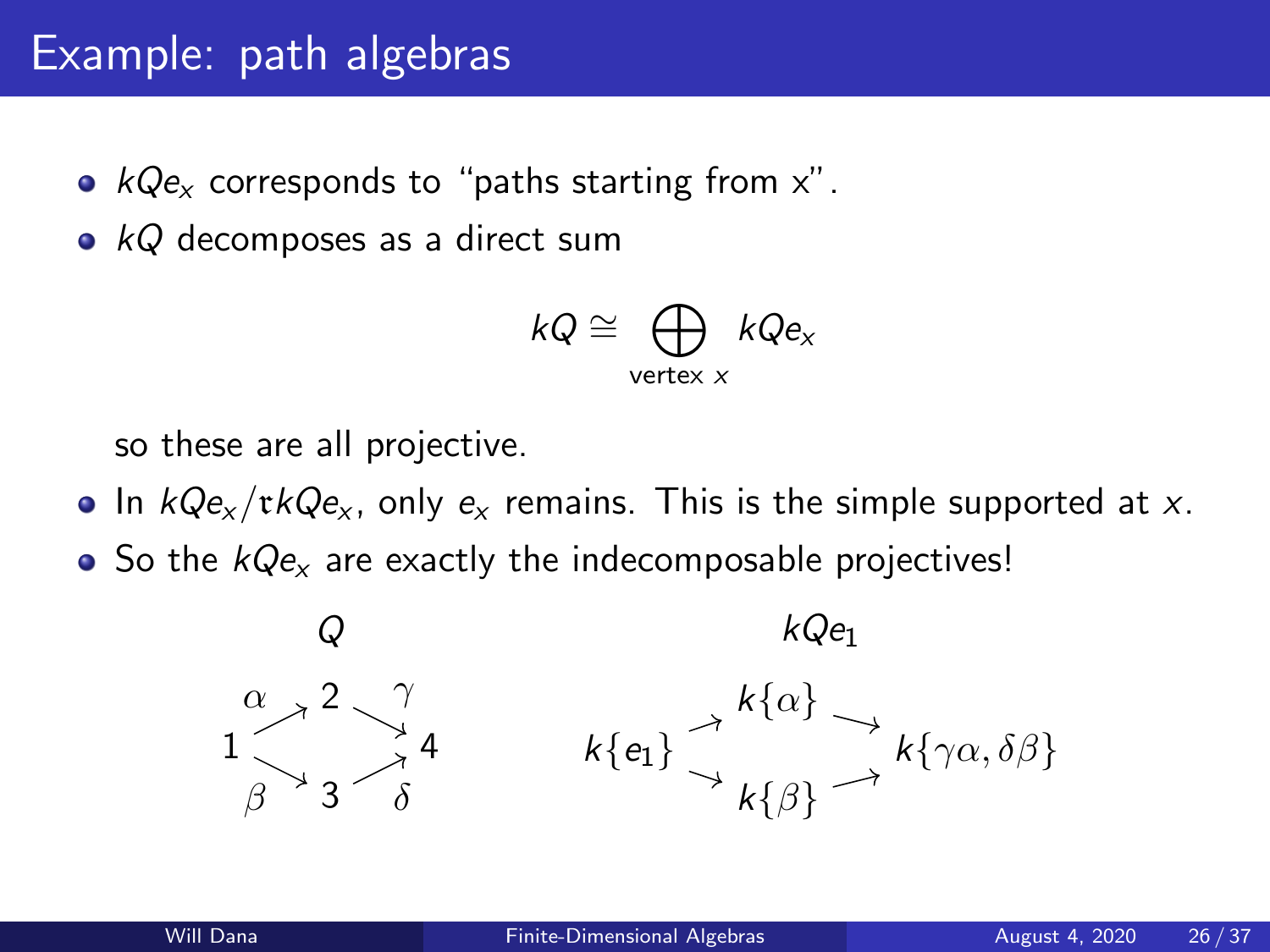### <span id="page-21-0"></span>Definition

A duality between categories  $C$  and  $D$  is a pair of contravariant functors  $F: \mathcal{C} \to \mathcal{D}$ ,  $G: \mathcal{D} \to \mathcal{C}$  such that FG and GF are naturally isomorphic to  $id_{\mathcal{D}}$  and  $id_{\mathcal{C}}$  respectively.

- The contravariant version of equivalence.
- Turns every categorical construction in C into its "co-" version in  $D$ .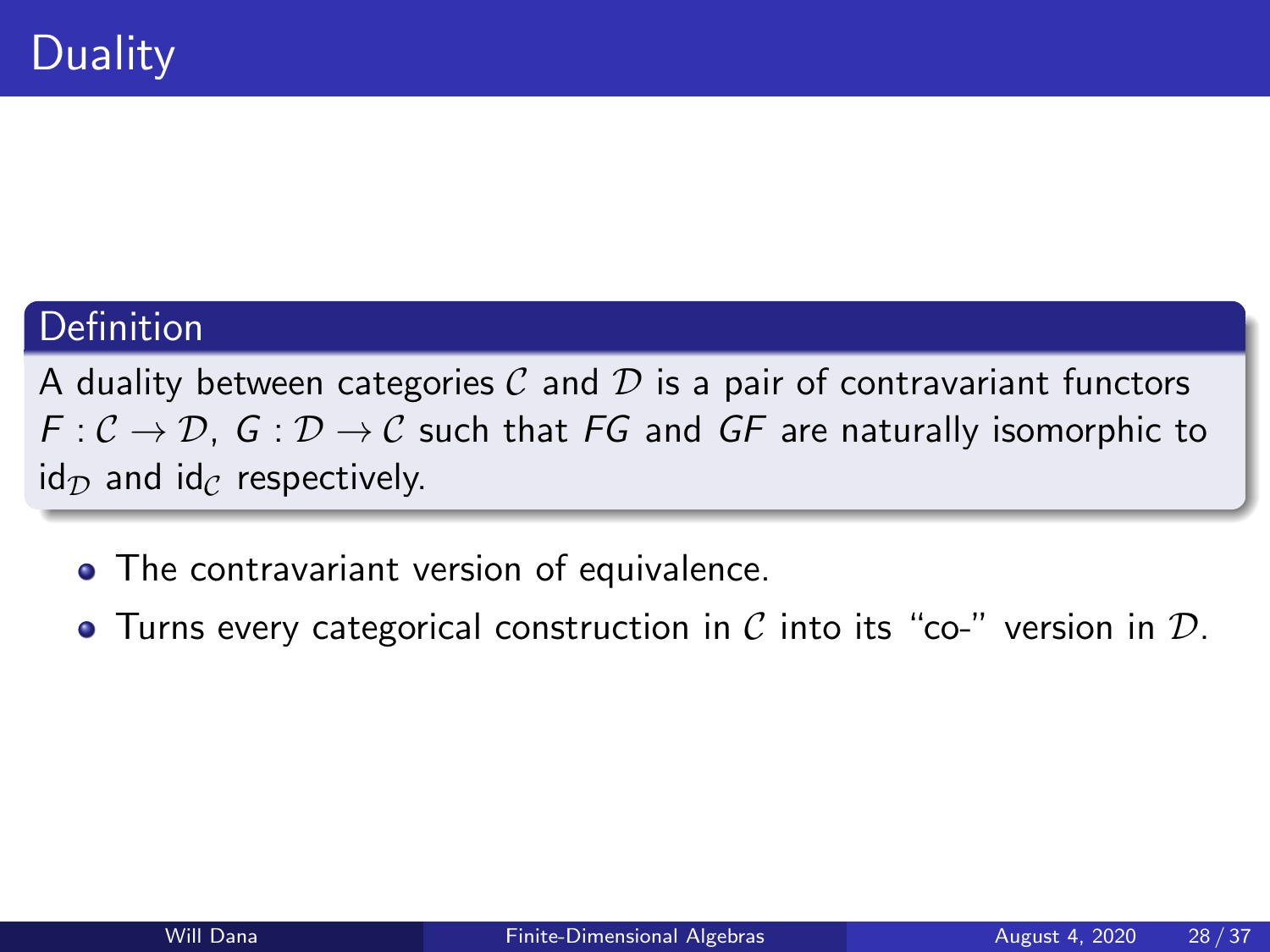- A convention: we identify left  $\Lambda^{op}$ -modules with right  $\Lambda$ -modules.
- Define a contravariant functor  $(-)^*$  : Λ-mod  $\rightarrow$  Λ<sup>op</sup>-mod by

$$
A^*:=\mathsf{Hom}_\Lambda(A,\Lambda)
$$

with action

$$
(a^*\lambda)(-) = a^*(-)\lambda
$$

 $\bullet$  On a morphism  $f : A \rightarrow B$ :

$$
f^*(b^*)(-) = b^*(f(-))
$$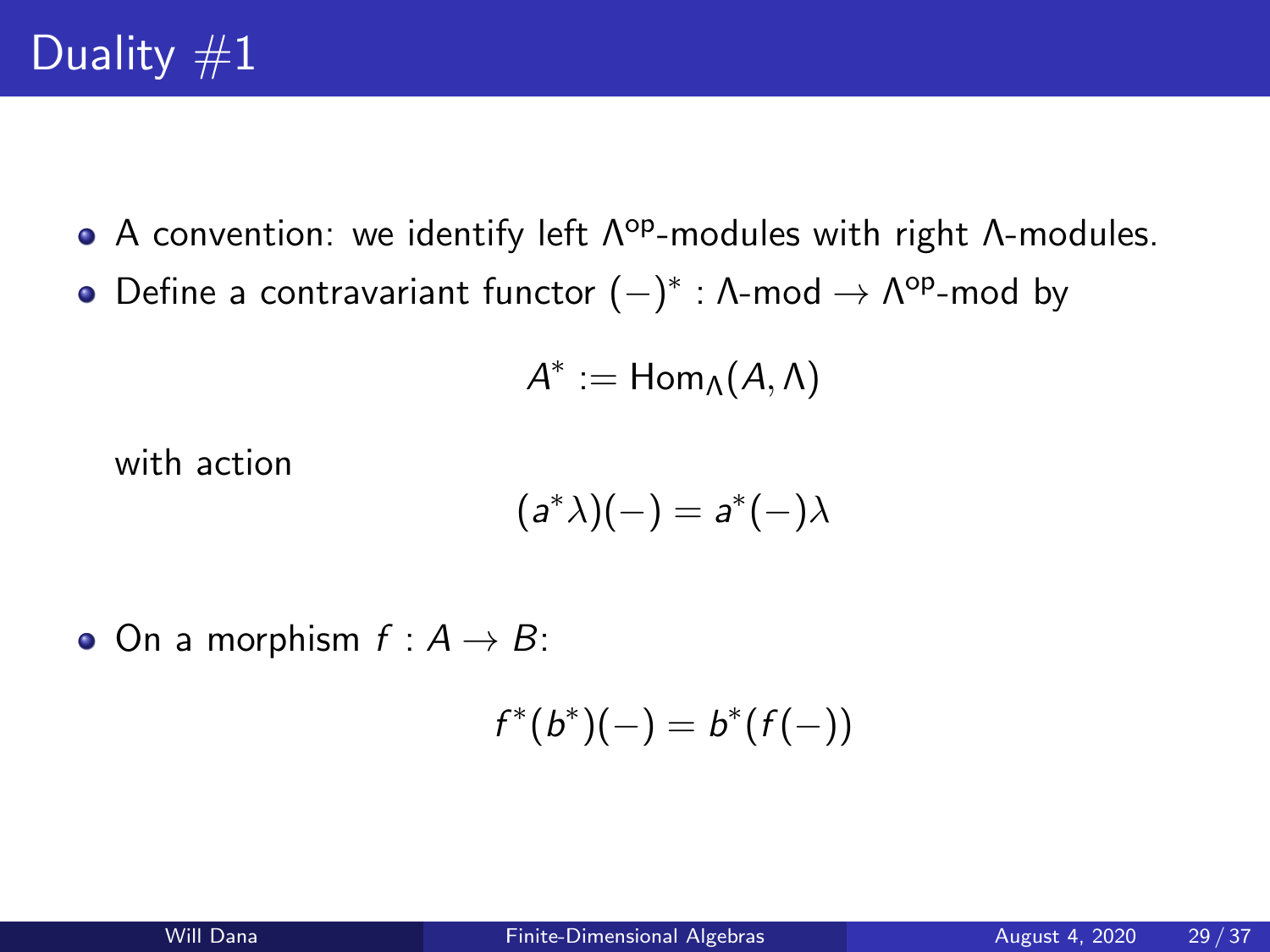# Duality  $#1$

### Proposition

Let  $\mathcal{P}(\Lambda)$  be the full subcategory of projective  $\Lambda$ -modules. Then  $(-)^*$ gives a categorical duality

$$
\mathcal{P}(\Lambda)\to\mathcal{P}(\Lambda^{\text{op}})
$$

Proof (sketch).

The map

$$
A \to A^{**} := \text{Hom}_{\Lambda}(\text{Hom}_{\Lambda}(A, \Lambda), \Lambda)
$$
  

$$
a \mapsto (a^* \mapsto a^*(a))
$$

isn't always an isomorphism, but it is for  $A = \Lambda$ .

Because Hom commutes with direct sums, this map is also an isomorphism for free modules  $\Lambda^n$ , and also for direct summands of free modules, i.e.: projectives.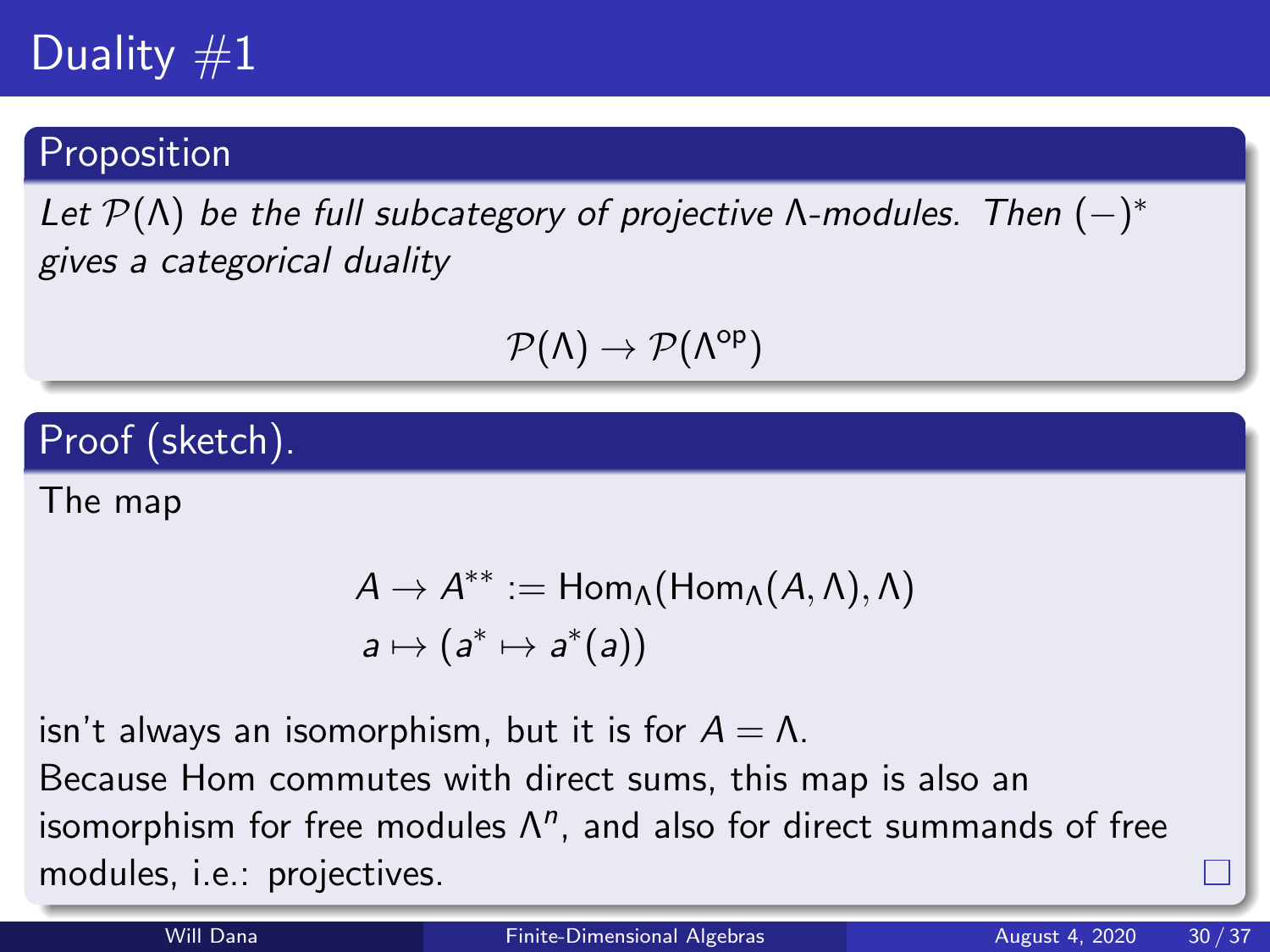# Duality  $#1$  for path algebras

 $\bullet$  For a quiver Q,  $Q^{\rm op}$ , the **opposite quiver**, is obtained by reversing all arrows of Q.

## Proposition

$$
(kQ)^{\mathrm{op}} \cong k(Q^{\mathrm{op}})
$$

- An element of  $\text{Hom}_{kQ}(kQe_{x}, kQ)$  is determined by where we send  $e_{x}$ .
- $e_x$  can be sent to any combination of paths ending at x:

$$
e_xa^*(e_x)=a^*(e_xe_x)=a^*(e_x)
$$

This identifies  $(kQ \mathsf{e}_{\mathsf{x}})^*$  with  $\mathsf{e}_{\mathsf{x}} kQ$ , which we identify with  $k(Q^\mathsf{op}) \mathsf{e}_{\mathsf{x}}.$ 



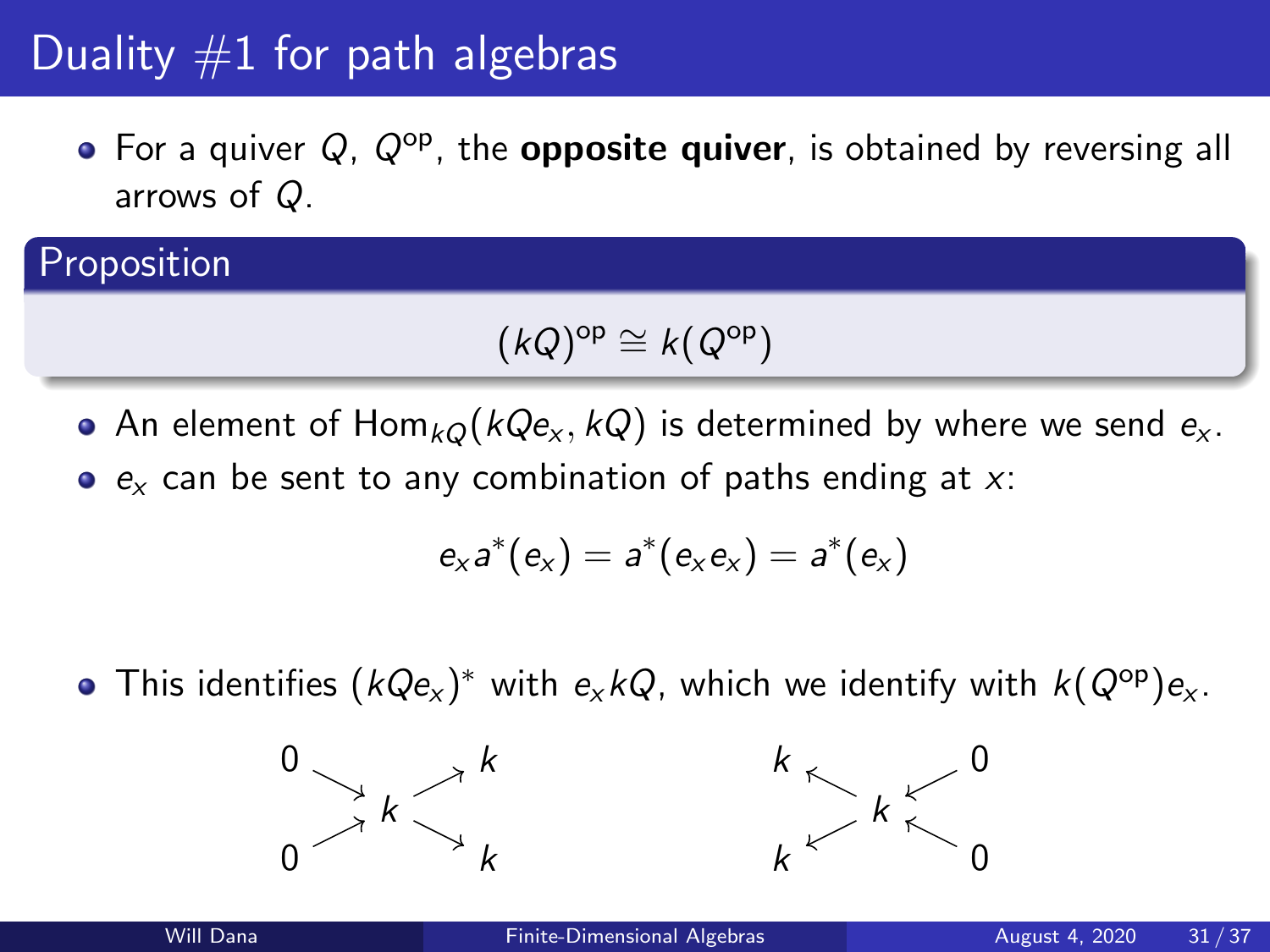- We still haven't used "finite-dimensional over a field". But we're about to! From here on, assume  $\Lambda$  is a finite-dimensional *k*-algebra.
- Define a contravariant functor  $D: \Lambda$ -mod  $\to \Lambda^{\mathsf{op}}$ -mod by

$$
DA:=\mathsf{Hom}_k(A,k)
$$

with action

$$
(f\lambda)(-) = f(\lambda \cdot -)
$$

• On a morphism  $\varphi : A \to B$ :

$$
\varphi^*(f)(-) = f(\varphi(-))
$$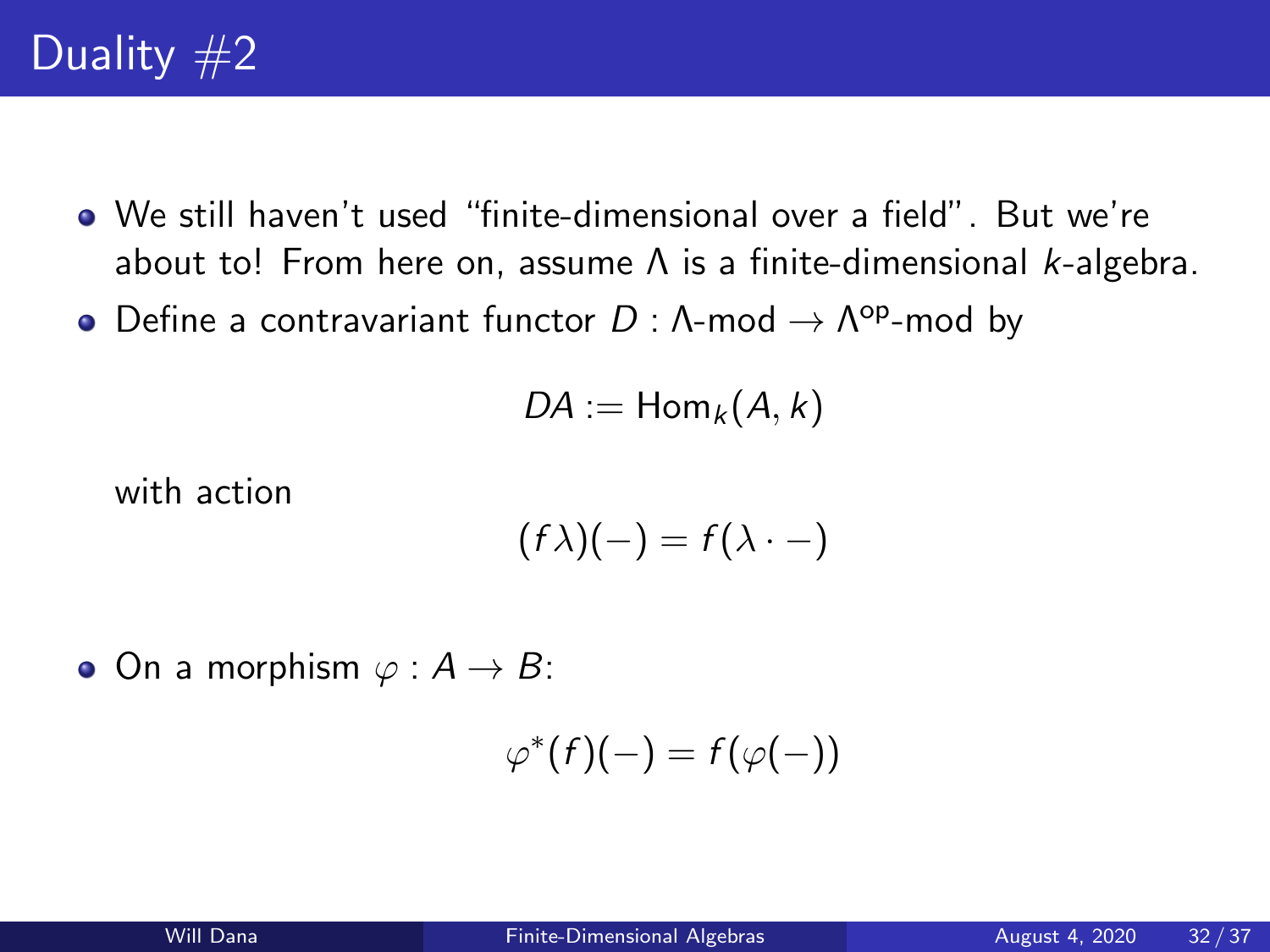

## Proposition

$$
D:\Lambda\text{-mod}\to\Lambda^{op}\text{-mod}
$$

is a duality.

### Proof.

This time, the map

$$
A \to D(DA) := \text{Hom}_k(\text{Hom}_A(A, k), k)
$$
  

$$
a \mapsto (f \mapsto f(a))
$$

is always an isomorphism.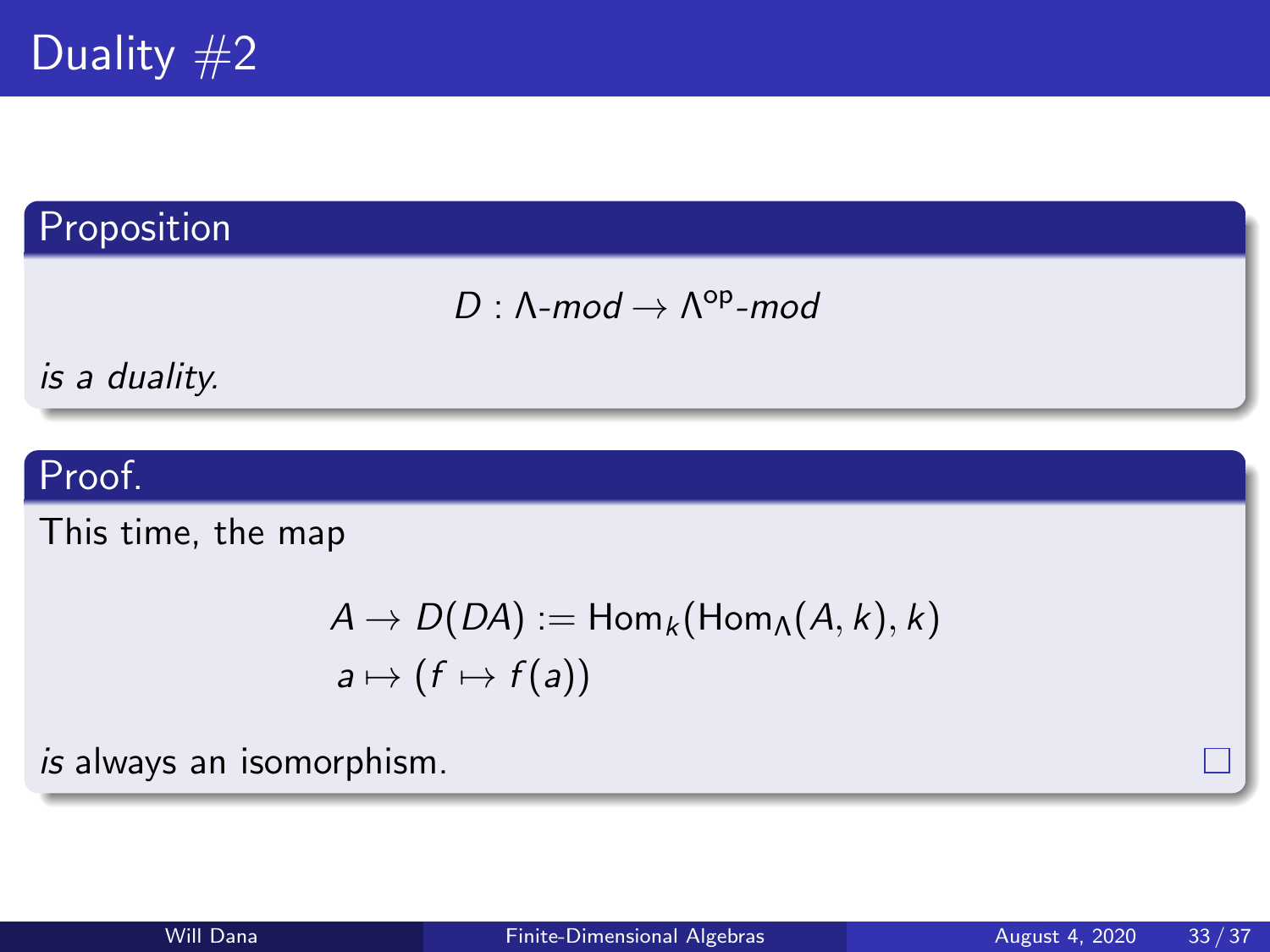# Duality  $#2$  for path algebras

- Suppose A is a representation of  $Q$ . What does DA look like as a representation of  $Q^{op}$ ?
- The space at x is given by  $(DA)e<sub>x</sub>$ :

$$
(D A)e_x = \text{Hom}_k(A, k)e_x = \{f(e_x \cdot -) | f : A \rightarrow k\}
$$

which amounts to restricting f to  $e_{x}A$ ; thus

$$
Hom_k(A,k)e_x \cong Hom_k(e_xA,k).
$$

• Given an arrow  $\alpha : x \to y$  and  $f \in Hom_k(e_vA, k)$ , we have

$$
(f\alpha)(-) = f(\alpha \cdot -) \in \mathsf{Hom}_k(e_xA, k)
$$

• Altogether:

- $DA(x)$  is the dual space of  $A(x)$
- $DA(\alpha^*)$  is the dual map to  $A(\alpha)$  (where  $\alpha^*$  is the reversed arrow)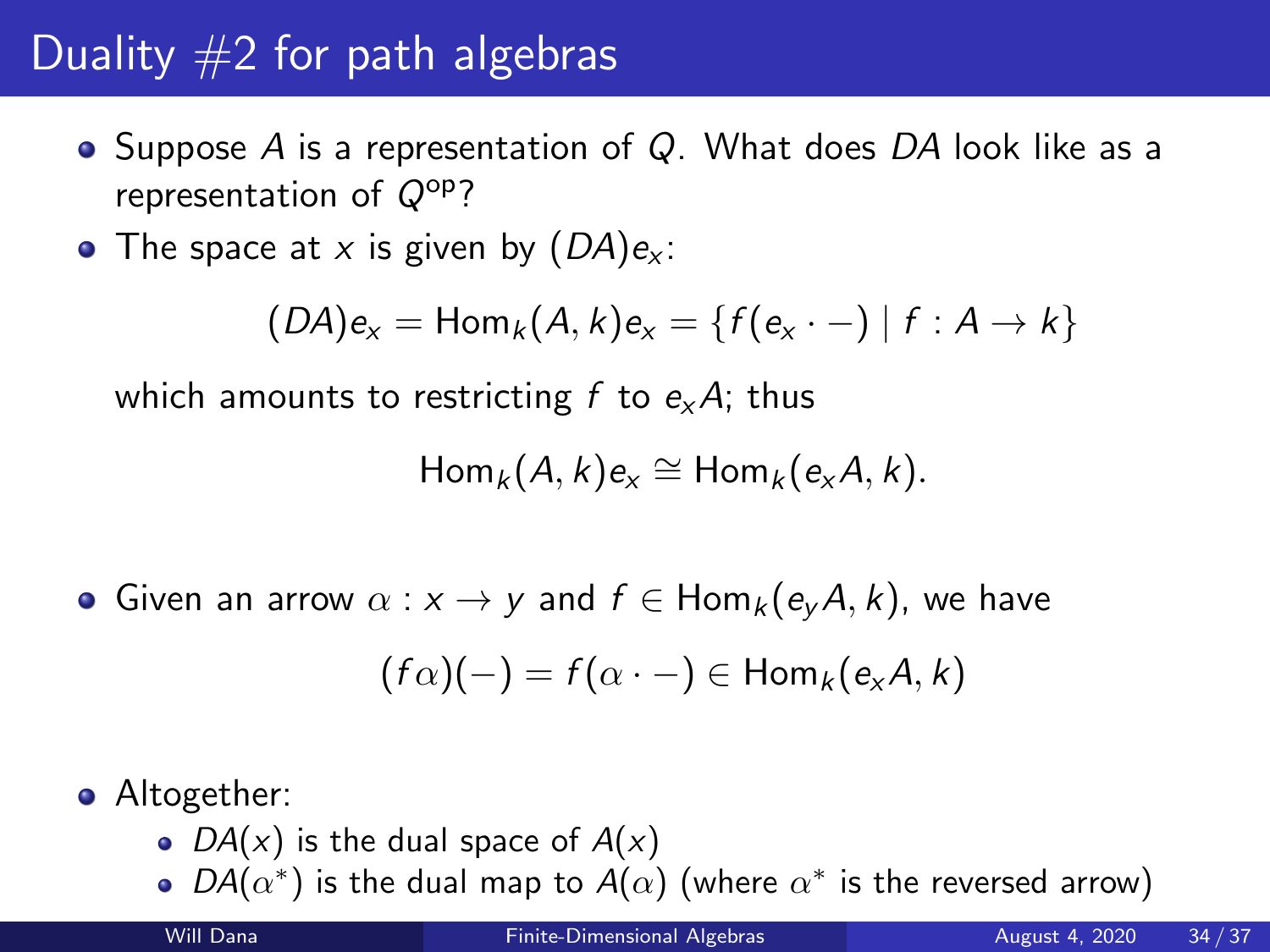Because  $D$  is a duality, it sends projectives to injectives and vice versa.

Proposition

The maps

 $P \mapsto D(P^*)$  $I \mapsto (DI)^*$ 

define a bijection between projective and injective Λ-modules.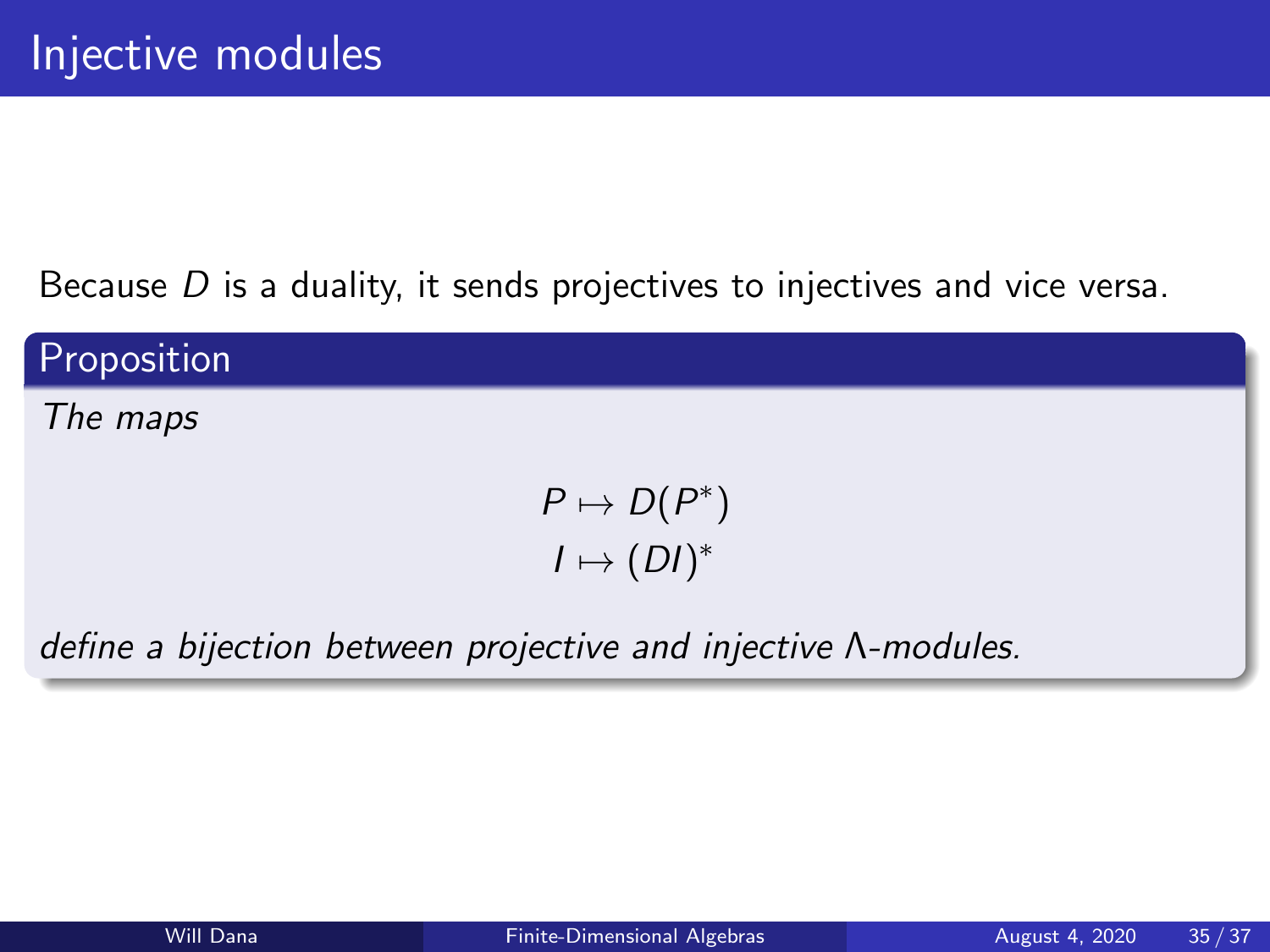

- Indecomposable projective at  $x$ : paths starting at  $x$
- Indecomposable injective at  $x$ : paths ending at  $x$